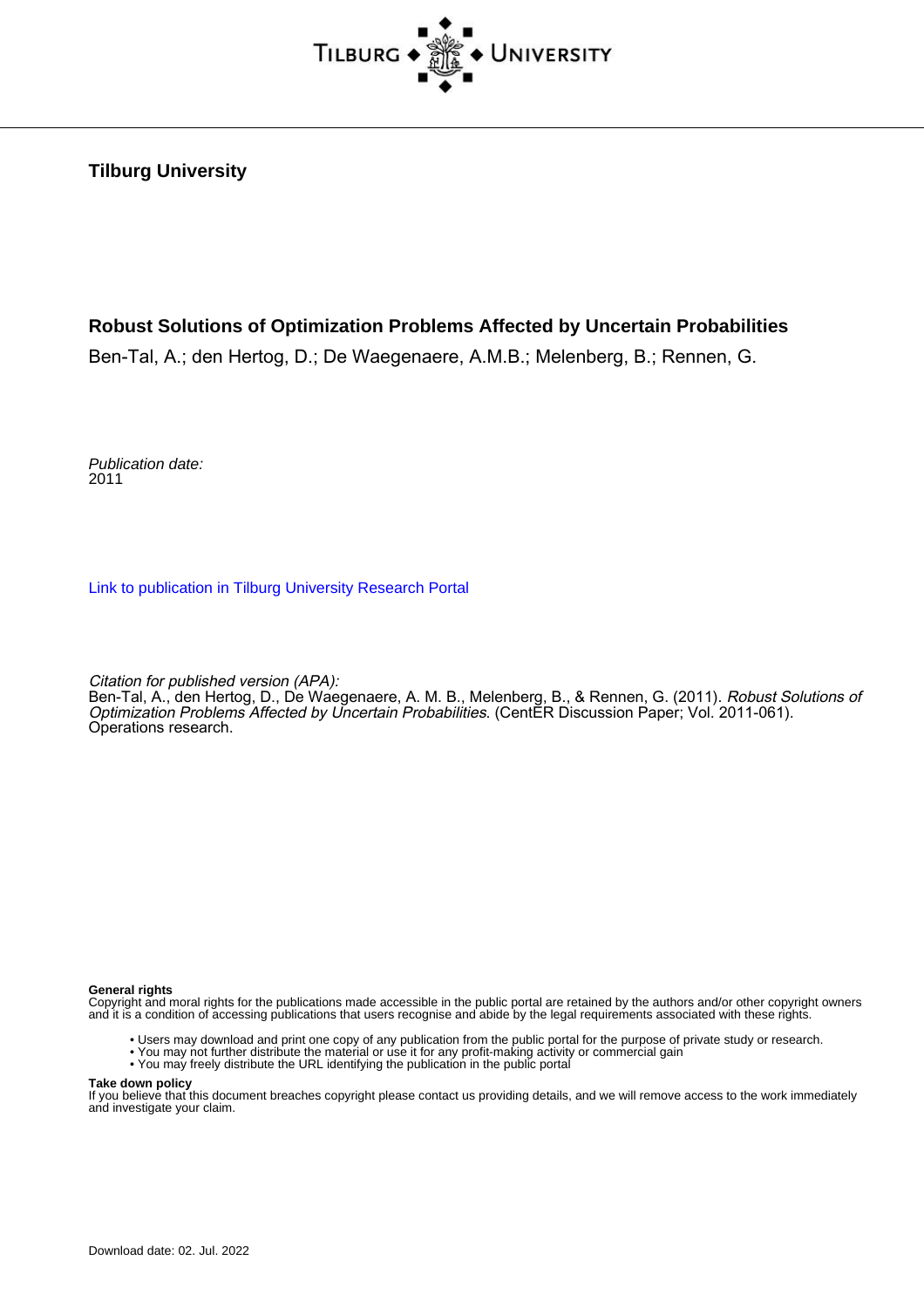

No. 2011-061

# **ROBUST SOLUTIONS OF OPTIMIZATION PROBLEMS AFFECTED BY UNCERTAIN PROBABILITIES**

By Aharon Ben-Tal, Dick den Hertog, Anja De Waegenaere, Bertrand Melenberg, Gijs Rennen

May 25, 2011

ISSN 0924-7815

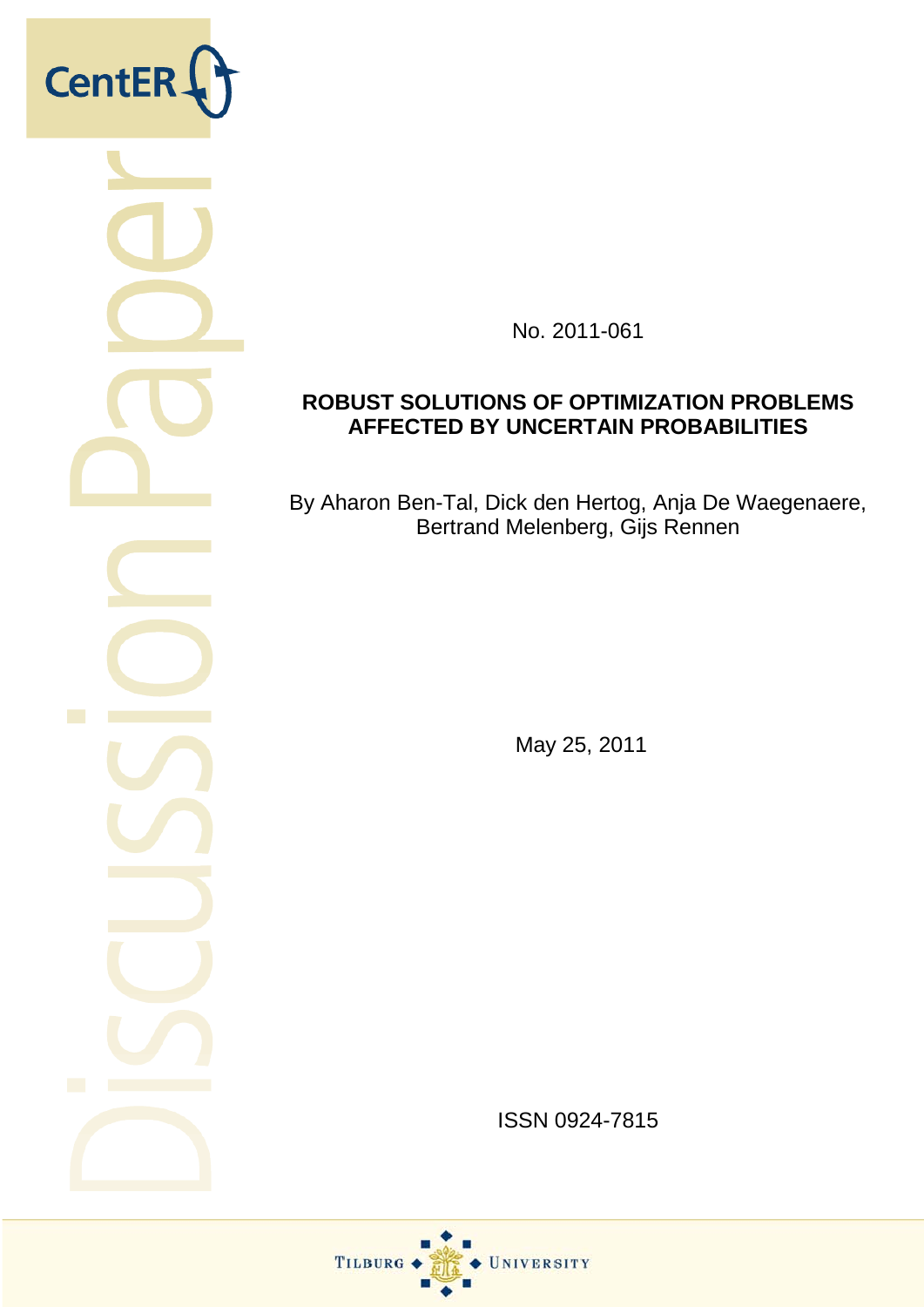# Robust solutions of optimization problems affected by uncertain probabilities

Aharon Ben-Tal <sup>∗</sup>

Department of Industrial Engineering and Management, Technion – Israel Institute of Technology, Haifa 32000, Israel CentER Extramural Fellow, CentER, Tilburg University, The Netherlands

Dick den Hertog, Anja De Waegenaere, Bertrand Melenberg, Gijs Rennen

Department of Econometrics and Operations Research, Tilburg University, P.O. Box 90153, 5000 LE Tilburg, The Netherlands

May 25, 2011

## Abstract

In this paper we focus on robust linear optimization problems with uncertainty regions defined by  $\phi$ -divergences (for example, chi-squared, Hellinger, Kullback-Leibler). We show how uncertainty regions based on  $\phi$ -divergences arise in a natural way as confidence sets if the uncertain parameters contain elements of a probability vector. Such problems frequently occur in, for example, optimization problems in inventory control or finance that involve terms containing moments of random variables, expected utility, etc. We show that the robust counterpart of a linear optimization problem with  $\phi$ -divergence uncertainty is tractable for most of the choices of  $\phi$  typically considered in the literature. We extend the results to problems that are nonlinear in the optimization variables. Several applications, including an asset pricing example and a numerical multi-item newsvendor example, illustrate the relevance of the proposed approach.

Keywords: robust optimization,  $\phi$ -divergence, goodness-of-fit statistics. JEL codes: C61.

## 1 Introduction

Several papers in the late 1990s ([29], [3], [4], [19], [20]) started a revival of Robust Optimization (RO), both in terms of theoretical aspects, as well as practical applications. For a survey we refer to [5] or [8]. Consider, for example, a linear constraint with uncertain parameters. The idea of robust optimization is to define a so-called uncertainty region for the uncertain parameters, and then to require that the constraint should hold for all parameter values in this uncertainty region. The optimization problem modeling this requirement is called the Robust Counterpart Problem (RCP). Although the RCP typically has an infinite number of constraints, it is still tractable (polynomially solvable) for several optimization problems and several choices of the uncertainty region. In particular, the robust counterpart for a linear programming problem

<sup>∗</sup>Part of this work was done during a visit of the first author at CWI, Amsterdam, The Netherlands.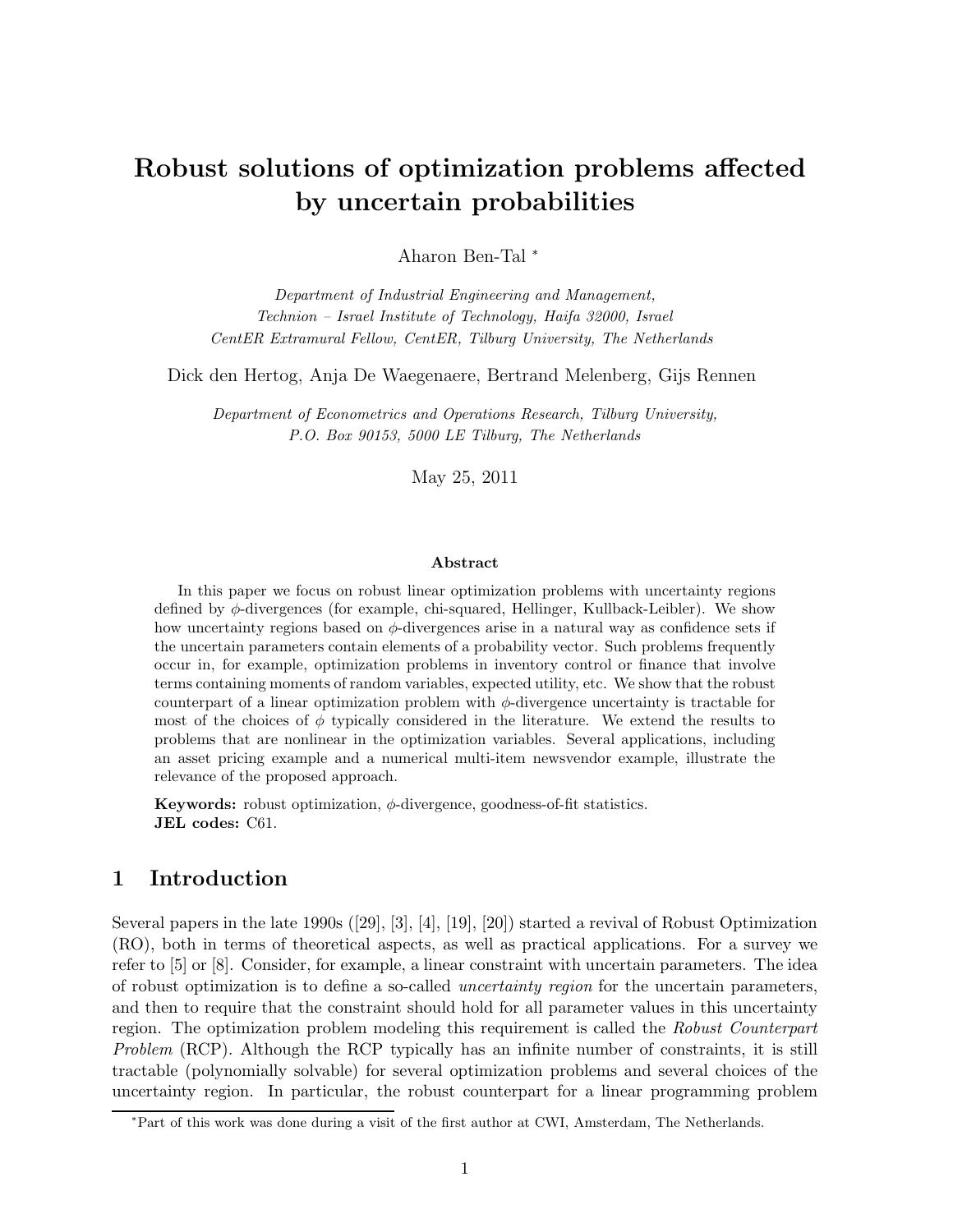with polyhedral or ellipsoidal uncertainty regions reduces to a linear programming and a conic quadratic programming problem, respectively.

When applying the RO methodology to a practical problem, a major modeling decision concerns the choice of the uncertainty region  $U$ . Such a choice should fulfil three basic requirements. First, U should be consistent with whatever data (and information) is available on the uncertain parameters. Second, U should be statistically meaningful. Third, U should be such that the corresponding RCP is tractable. The latter requirement is essential when confronting an optimization problem having a large-scale design dimension and/or large scale parameter space.

In this paper we are concerned mainly with optimization problems where the uncertain parameters are probabilities. This is the case when the objective function and/or the constraint functions involve terms with expectations (such as moments of random variables, or expected utility, etc.). For such problems we advocate the use of uncertainty regions that are constructed as confidence sets using  $\phi$ -divergence functionals. Such functionals include the Hellinger distance, the Kullback Leibler, the Burg, and the chi-squared divergence, and many others. We choose  $\phi$ -divergences because these play a fundamental role in statistics (see [30] and [35]). The main contribution of this paper is showing that the choice of  $U$  as such uncertainty sets indeed fulfils the above three requirements:

- U is based on empirical probability estimates obtained from historical data.
- $\bullet$  U is shown to relate to a statistical confidence region based on asymptotic theory.
- $\bullet$  U is such that the corresponding RCP is shown to be tractable: for basically all significant  $\phi$ -divergence functionals, the resulting robust counterpart problem is polynomially solvable. In fact, in many cases it reduces to a linear, or a conic quadratic problem.

Using (smooth)  $\phi$ -divergences, uncertainty regions can easily be constructed as (approximate) confidence sets, when the probabilities can be estimated from historical data. This follows from applying asymptotic theory. Moreover,  $\phi$ -divergences also allow the construction of confidence sets when the probabilities are calculated using additional information, represented by some underlying statistical model. In this way, smaller confidence sets can be obtained without reducing the confidence level. This is a consequence of the so-called information processing theorem, valid for  $\phi$ -divergences, see [30]. The size of the uncertainty region can be controlled by the confidence level of the confidence set. For example, the choice of a 95% confidence level will result in an uncertainty set which is (statistically) significant. Combined with the tractability of the RCP with these uncertainty sets,  $\phi$ -divergences therefore present an appealing approach in robust optimization.

We illustrate the relevance of the proposed approach by applying it first to an investment problem. We show that our approach yields a natural link with standard asset pricing theory. We also present a numerical illustration in terms of a multi-item newsvendor problem. Using our robust optimization approach leads to solutions that are quite robust, while at the same time exhibiting good average optimal performance.

We now discuss related papers. In Chapter 2 of [5] probabilistic arguments are used to construct an uncertainty region by using partial a priori knowledge on the underlying distribution of the uncertain parameters. Klabjan et al. [28] use the well-known chi-squared statistic, which is a special case of a  $\phi$ -divergence statistic, to define uncertainty regions for the unknown demand distribution in an inventory control problem. In their approach a robust dynamic programming problem has to be solved. Calafiore [11] studies portfolio selection problems in which the true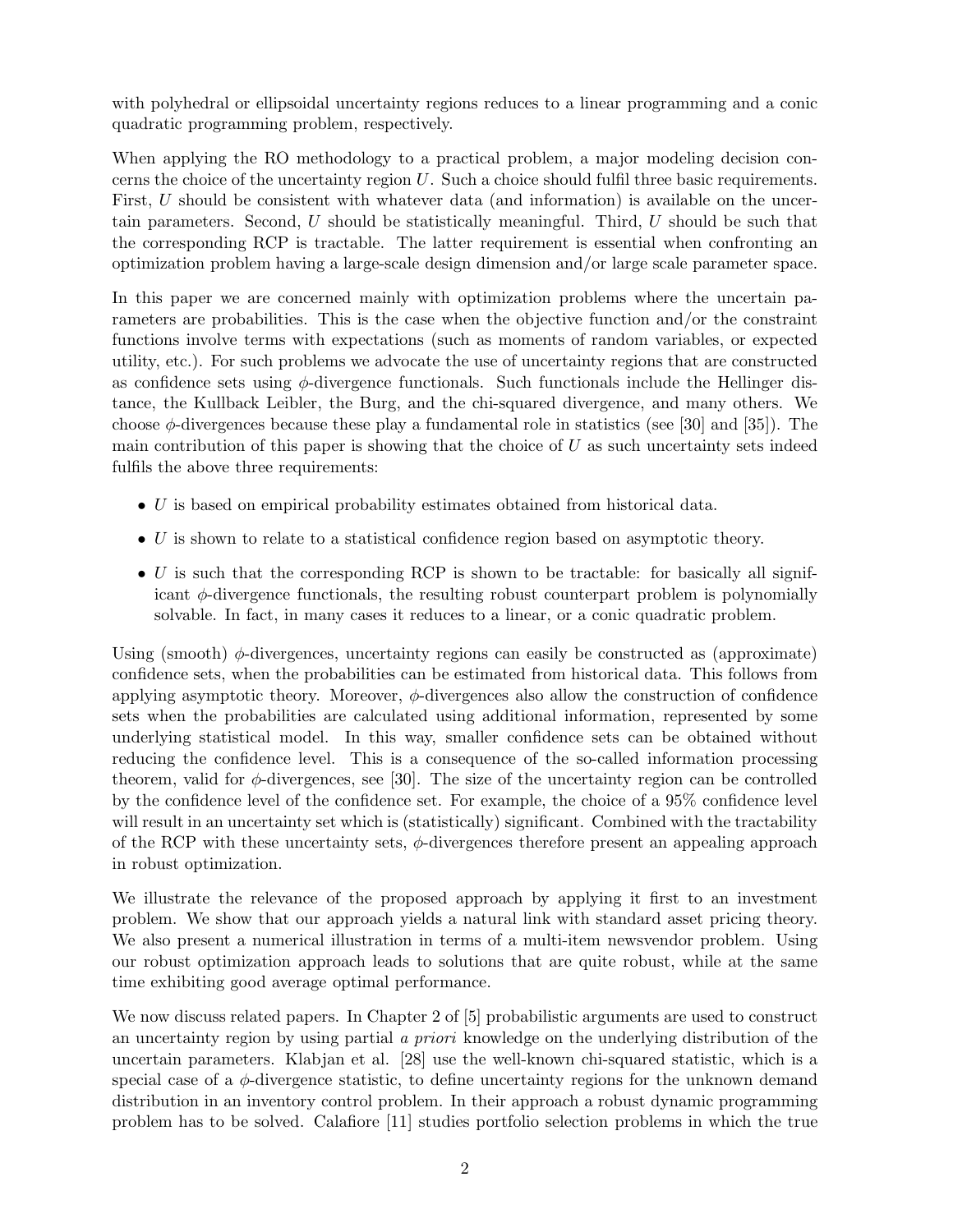distribution of asset returns is unknown. He assumes that the true distribution is only known to lie within a certain distance from an estimated one and uses the Kullback-Leibler divergence to measure the distance. Our analysis includes the Kullback-Leibler divergence as a special case. Moreover, whereas Calafiore's approach requires solving a "nested" optimization problem, our approach allows for a tractable reformulation of the robust counterpart. Wang et al. [39] studied robust optimization for data-driven newsvendor problems, in which the uncertainty set for the unknown distribution is defined as a "likelihood region". Bertsimas and Brown [7] interpret robust optimization in terms of coherent risk measures. Ben-Tal et al. [6] consider the soft robust optimization approach and establish for such optimization problems a link with convex risk measures. Related research on robust optimal portfolio choice with uncertainty sets based on confidence sets include [16], [23], and [24] (for an overview, see [22]). These papers typically use mean or covariance matrix-based confidence sets, while we use confidence sets based on  $\phi$ -divergences.

The remainder of this paper is organized as follows. We start with an introduction to robust linear optimization in Section 2, and to  $\phi$ -divergences in Section 3. In Section 3 we also discuss the construction of uncertainty sets as confidence sets using  $\phi$ -divergences. in Section 4 we study the robust counterparts for problems with  $\phi$ -divergence uncertainty regions. In Section 5 we show that for different choices of the  $\phi$ -divergence, the robust counterpart can be reformulated as a tractable problem. In Section 6 we present some applications, including a numerical multi-item newsvendor example, and Section 7 concludes the paper with topics for further research.

## 2 Introduction to robust linear optimization

In this paper the main focus is on robust linear optimization. Without loss of generality, we focus on robust counterpart problems of the form

$$
\min \{ c^T x \mid Ax \leq b, \,\forall A \in \widehat{U} \},
$$

where  $x \in \mathbb{R}^n$  is the optimization vector,  $c \in \mathbb{R}^n$  and  $b \in \mathbb{R}^l$  are given (known) parameters,  $A \in \mathbb{R}^{l \times n}$  is a matrix with uncertain parameters, and  $\hat{U}$  is a given uncertainty region for A. Indeed, as shown in [5], for robust linear optimization we can, without loss of generality, assume that the objective and the right-hand-side of the constraints are certain.

Moreover, as also shown in [5], for robust linear optimization, we can without loss of generality assume constraint-wise uncertainty. Hence, we focus on a single constraint, which we assume to be of the form

$$
(a + Bp)^T x \le \beta, \forall p \in U,
$$
\n<sup>(1)</sup>

where  $x \in \mathbb{R}^n$  is the design vector,  $a \in \mathbb{R}^n$ ,  $B \in \mathbb{R}^{n \times m}$ , and  $\beta \in \mathbb{R}$  are given (known) parameters,  $p \in \mathbb{R}^m$  is the uncertain parameter, and U the uncertainty region for p.

In Table 1 the tractability results for several standard choices of  $U$  are given. For a detailed treatment, see [5]. The last line in the table is a new result, and will be proved in this paper. Here, we briefly discuss the derivation of the robust counterparts of the standard choices of  $U$ , illustrating the general principles. We shall apply these general principles in our approach as well. To start, the results for the box and ball uncertainty region can easily be obtained by finding the worst-case solution with respect to  $p$ , i.e., by solving

$$
\max\{p^T B^T x \mid p \in U\}.
$$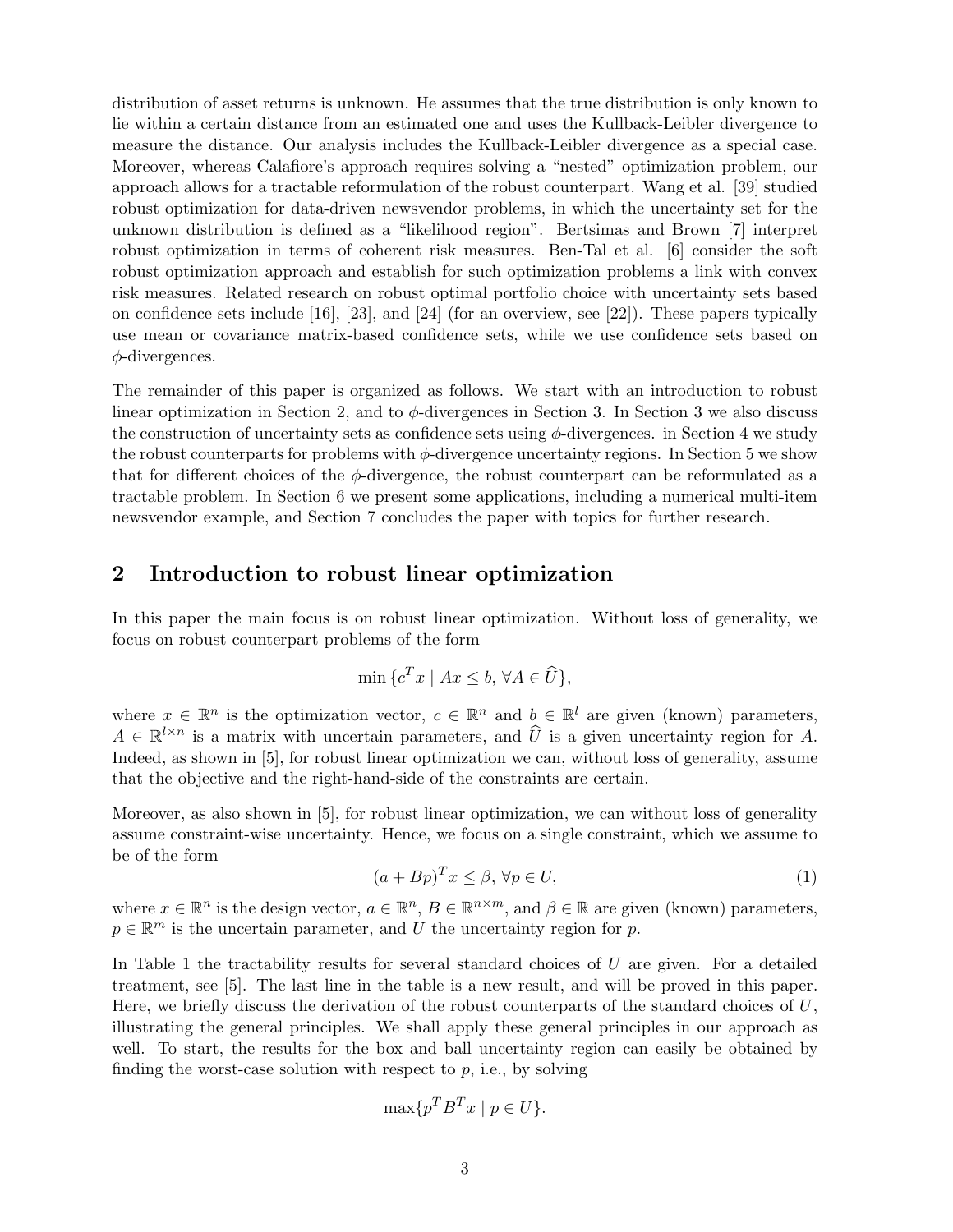For the polyhedral and cone uncertainty region we can use duality. Specifically, under the assumption that the uncertainty region is a cone  $K$  which contains a strictly feasible solution (i.e., there exists a  $\bar{p}$  such that  $C\bar{p}+d \in \text{int}K$ ) it holds that:

$$
\max\{p^T B^T x \mid C p + d \in K\} = \min\{d^T y \mid C^T y = -B^T x, y \in K^*\},\
$$

where  $K^*$  denotes the dual cone of K. This means that x satisfies (1) if and only if x satisfies

$$
a^T x + \min\{d^T y \mid C^T y = -B^T x, y \in K^*\}\leq \beta.
$$

Hence, we have that x satisfies (1) if and only if  $(x, y)$  satisfies

$$
\begin{cases}\na^T x + d^T y \le \beta \\
C^T y = -B^T x \\
y \in K^*.\n\end{cases}
$$

Moreover, in [5] it is shown that if U is the intersection of different "tractable cones" then the robust counterpart can also be reformulated as a tractable problem.

In this paper we shall show that if the uncertainty region U is based on a  $\phi$ -divergence, the robust counterpart can also be reformulated as a tractable optimization problem.

## 3 Introduction to  $\phi$ -divergence

In this section, we first define the concept of  $\phi$ -divergence, and discuss some properties that will be useful in obtaining tractable reformulations of the robust counterpart of problem  $(1)$ , when the uncertainty region U is defined in terms of a  $\phi$ -divergence. Next, we discuss how to construct uncertainty regions as (approximate) confidence sets based on a  $\phi$ -divergence.

### 3.1 Definition and some characteristics

The  $\phi$ -divergence ("distance") between two vectors<sup>1</sup>  $p = (p_1, \dots, p_m)^T \geq 0, q = (q_1, \dots, q_m)^T \geq 0$ 0 in  $\mathbb{R}^m$  is defined as

$$
I_{\phi}(p,q) = \sum_{i=1}^{m} q_i \phi\left(\frac{p_i}{q_i}\right),\tag{2}
$$

where  $\phi(t)$  is convex for  $t \geq 0$ ,  $\phi(1) = 0$ ,  $0\phi(a/0) := a \lim_{t \to \infty} \phi(t)/t$ , for  $a > 0$ , and  $0\phi(0/0) := 0$ . We refer to the function  $\phi$  as the  $\phi$ -divergence function. We shall mainly focus on probability vectors p and q that satisfy the additional constraint  $p^T e = 1$  and  $q^T e = 1$ , where e denotes a column vector of ones of the same dimension as  $p$  and  $q$ . However, some of our results are also valid more generally for  $p \geq 0$  and  $q \geq 0$ .

Different choices for  $\phi$  have been proposed in the literature. For a good overview, see [32]. Table 2 contains the most known and used choices for  $\phi$ . The power divergence class presented in the bottom row of Table 2 was proposed by Cressie and Read [15] to be used in case of multinomial data, and is since then extensively studied, see for example [27]. The expression for  $\theta = 0$  is obtained by taking the limit  $\theta \to 0$ , and the expression for  $\theta = 1$  by taking the limit  $\theta \to 1$ .

<sup>&</sup>lt;sup>1</sup>In case of a vector, we interpret the inequality componentwise, i.e.,  $p = (p_1, \dots, p_m)^T \geq 0$  means  $p_i \geq 0$  for  $i = 1, \dots, m$ . Similarly,  $p > 0$  means  $p_i > 0$  for  $i = 1, \dots, m$ .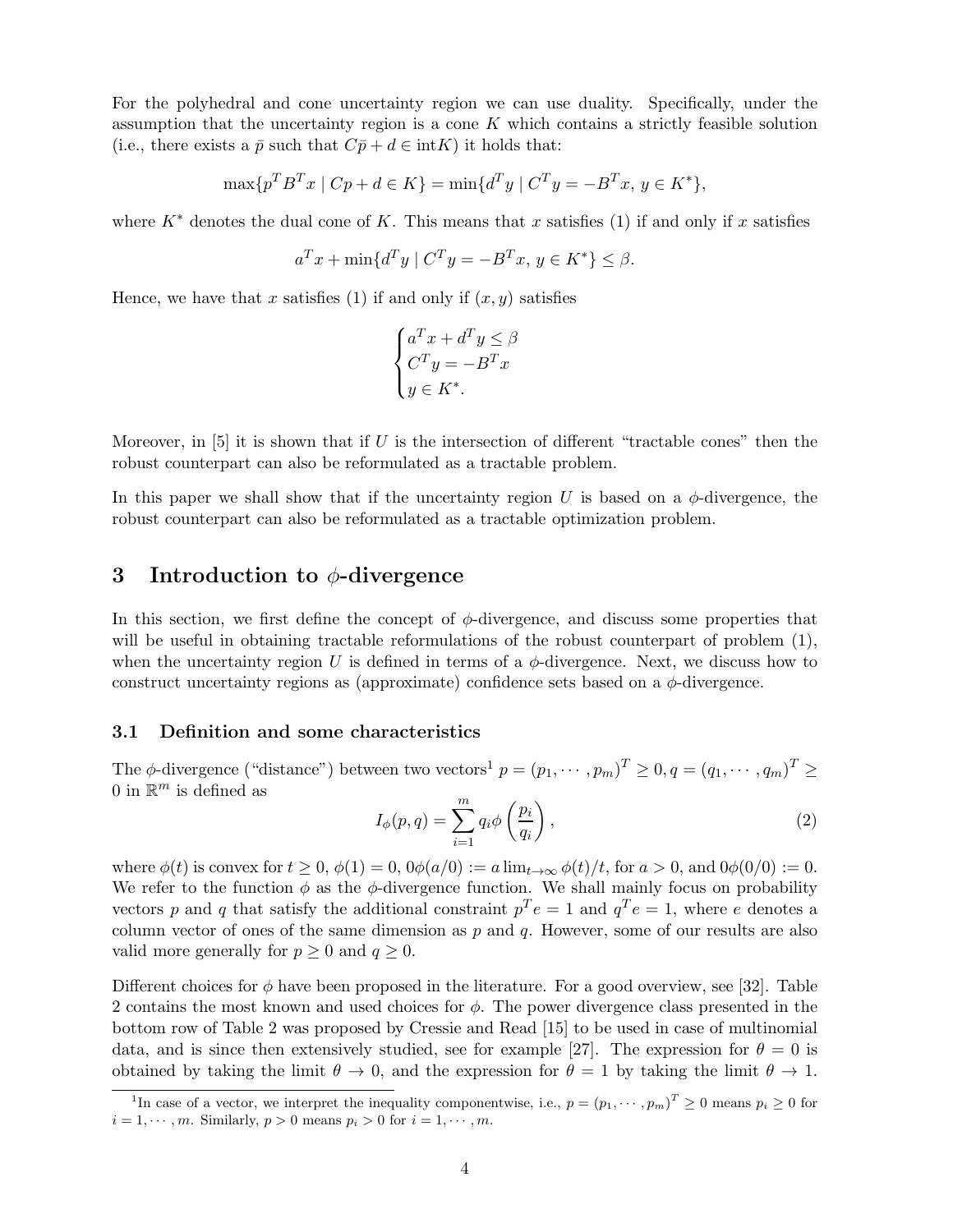| Uncertainty region             | I <sub>J</sub>          | Robust Counterpart                                                                                                                                                                                                                                                                                                            | Tractability |
|--------------------------------|-------------------------|-------------------------------------------------------------------------------------------------------------------------------------------------------------------------------------------------------------------------------------------------------------------------------------------------------------------------------|--------------|
| Box                            | $  p  _{\infty} \leq 1$ | $a^T x +   B^T x  _1 \leq \beta$                                                                                                                                                                                                                                                                                              | LP           |
| Ball                           | $  p  _2 \leq 1$        | $a^T x +   B^T x  _2 \leq \beta$                                                                                                                                                                                                                                                                                              | CQP          |
| Polyhedral                     | $Cp+d\geq 0$            | $\begin{cases} a^T x + d^T y \leq \beta \\ C^T y = -B^T x \end{cases}$<br>$y \geq 0$                                                                                                                                                                                                                                          | LP           |
| Cone (closed, convex, pointed) | $Cp + d \in K$          | $\begin{cases} a^T x + d^T y \leq \beta \\ C^T y = -B^T x \\ y \in K^* \end{cases}$                                                                                                                                                                                                                                           | Conic Opt.   |
| Separable functions            |                         | $\sum_{i} f_{\ell i}(p_i) \leq 0, \forall \ell \in \{1, \cdots, L\}$<br>$\left\{ \n\begin{cases} \n\overbrace{a^T x + \sum_{\ell} \sum_{i} \lambda_{\ell} f_{\ell i}^* \left(\frac{s_{\ell i}}{\lambda_{\ell}}\right) \leq \beta} \\ \n\sum_{\ell} s_{\ell i} = b_i^T x, \quad i \in \{1, \cdots, m\} \n\end{cases} \right\}$ | Convex Opt.  |

Table 1: Robust linear optimization for different choices for the uncertainty region in terms of  $p = (p_1, \dots, p_m)$ Table 1: Robust linear optimization for different choices for the uncertainty region in terms of  $p = (p_1, \dots, p_m)^T$ . The functions  $f_{\ell i}$  are assumed to be convex,  $f_{\ell i}^*$  is the conjugate function of  $f_{\ell i}$ , and  $K^$ <sup>\*</sup>/<sub> $\ell_i$ </sub> is the conjugate function of  $f_{\ell_i}$ , and  $K^*$  denotes the dual cone of K.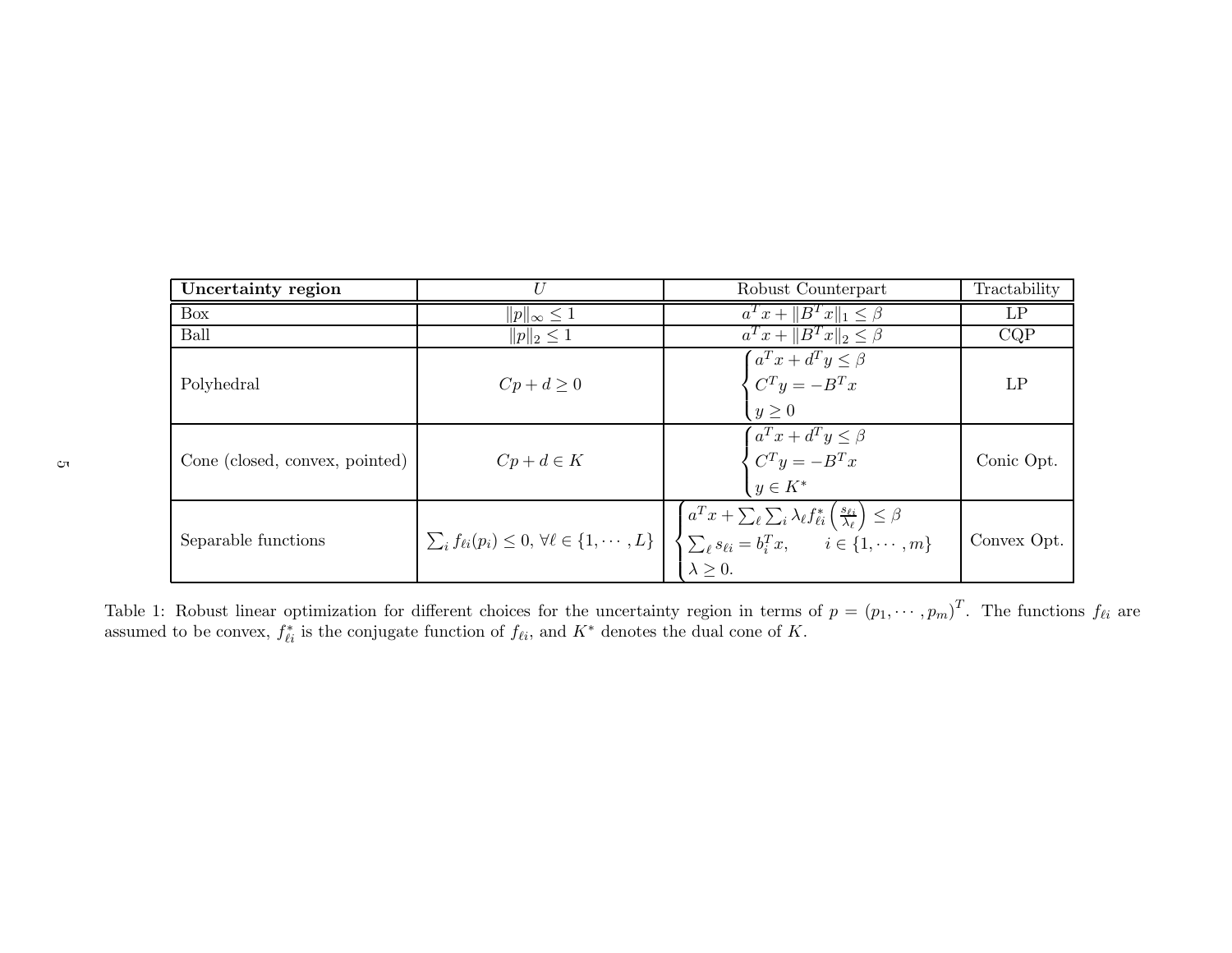Table 3 shows that the Cressie and Read class contains several well-known  $\phi$ -divergence functions proposed in the literature (up to normalization). Notice that when the  $\phi$ -divergence function corresponding to a  $\phi$ -divergence is differentiable at  $t = 1$ , the function  $\varphi(t) = \phi(t) - \phi'(t) (t - 1)$ also yields a  $\phi$ -divergence, satisfying (for probability vectors)  $I_{\varphi}(p,q) = I_{\phi}(p,q)$ , with  $\varphi(1) =$  $\varphi'(1) = 0$  and  $\varphi(t) \ge 0$ , see [32].

Given some  $\phi$  with corresponding  $\phi$ -divergence  $I_{\phi}(p,q)$ , the so-called adjoint of  $\phi$  is defined for  $t \geq 0$  as (see [2]):

$$
\widetilde{\phi}(t) := t\phi(\frac{1}{t}).\tag{3}
$$

It holds that  $\phi$  satisfies the conditions for  $\phi$ -divergence functions, and  $I_{\widetilde{\phi}}(p,q) = I_{\phi}(q,p)$ . Later in this paper we will also use other properties of  $\widetilde{\phi}$ . For example, it is easy to see that the adjoint of the adjoint function is the function itself, i.e.,  $\phi = \phi$ . Moreover, the function  $\phi$  is called self-adjoint if  $\phi = \phi$ . As can be seen from Table 2, the J-divergence and the variation distance are self-adjoint. For other interesting properties of  $\phi$  we refer to [2].

We will show in Section 4 that the robust counterpart of a linear constraint with  $\phi$ -divergence uncertainty can be reformulated in terms of the so-called conjugate of  $\phi$ . The conjugate is a function  $\phi^* : \mathbb{R} \to \mathbb{R} \cup \{\infty\}$  which is defined as follows:

$$
\phi^*(s) = \sup_{t \ge 0} \{ st - \phi(t) \}. \tag{4}
$$

In Table 2 we only present the expressions of  $\phi^*$  on its effective domain dom $(\phi^*)$ , i.e., the part of the domain where  $\phi^*(s) < \infty$ <sup>2</sup>

In some cases  $\phi^*$  does not exist in a (known) closed form. This is, for example, the case for the J-divergence distance measure (see Table 2). In the sequel we will use the following two propositions to determine tractable reformulations of the robust counterpart in cases where  $\phi^*$ does not exist in closed form. The first proposition applies when  $\phi$  can be written as the sum of two  $\phi$ -divergence functions  $\phi_1$  and  $\phi_2$ . The conditions required in the proposition are fulfilled in case the functions  $f_1$  and  $f_2$  are  $\phi$ -divergence functions.

**Proposition 3.1** [36] Assume that  $f_1$  and  $f_2$  are convex, and the intersection of the relative interiors of the effective domains of  $f_1$  and  $f_2$  is nonempty, i.e.,  $ri(dom f_1) \cap ri(dom f_2) \neq \emptyset$ . Then

$$
(f_1 + f_2)^*(s) = \inf_{s_1 + s_2 = s} (f_1^*(s_1) + f_2^*(s_2)),
$$

and the inf is attained for some  $s_1, s_2$ .

The following proposition relates the conjugate of the adjoint function to the conjugate of the original function.

**Proposition 3.2** [26] For the conjugate of a  $\phi$ -divergence function and the conjugate of its adjoint, we have

$$
\phi^*(s) = \inf \{ y \in \mathbb{R} : (\widetilde{\phi})^*(-y) \leq -s \}.
$$

<sup>&</sup>lt;sup>2</sup>These  $\phi^*$  correspond to  $\phi$  with effective domain dom( $\phi$ ) = (0,  $\infty$ ). Thus, we set  $\phi(t) = \infty$  for  $t \leq 0$ .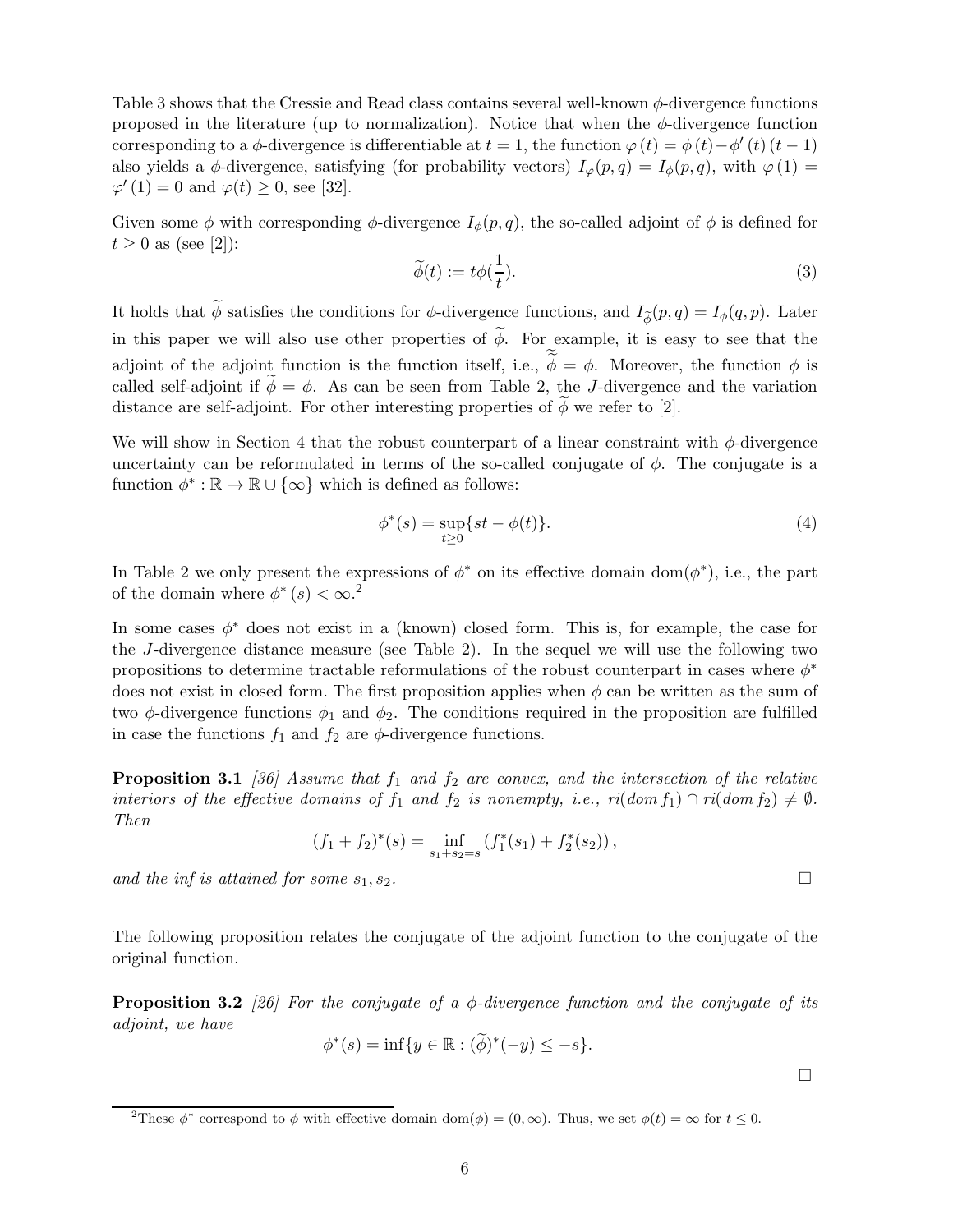| <b>Divergence</b>                       | $\phi(t)$                                                                                                   | $\phi(t), t \geq 0^a$ | $I_{\phi}(p,q)$                                                 | $\phi^*(s)$                                                                                         | $\phi(t)$                           | RCP  |
|-----------------------------------------|-------------------------------------------------------------------------------------------------------------|-----------------------|-----------------------------------------------------------------|-----------------------------------------------------------------------------------------------------|-------------------------------------|------|
| Kullback-Leibler                        | $\phi_{kl}(t)$                                                                                              | $t \log t - t + 1$    | $\frac{p_i}{q_i}$<br>$\sum p_i \log$                            | $e^s-1$                                                                                             | $\phi_b(t)$                         | S.C. |
| Burg entropy                            | $\phi_b(t)$                                                                                                 | $-\log t + t - 1$     | $\frac{q_i}{p_i}$<br>$\sum q_i \log$                            | $-\log(1-s), s < 1$                                                                                 | $\phi_{kl}(t)$                      | S.C. |
| J-divergence                            | $\phi_j(t)$                                                                                                 | $(t-1)\log t$         | $\frac{p_i}{q_i}$<br>$\sum (p_i - q_i) \log$                    | no closed form                                                                                      | $\phi_i(t)$                         | S.C. |
| $\chi^2$ -distance                      | $\phi_c(t)$                                                                                                 | $\frac{1}{t}(t-1)^2$  | $\sum \frac{(p_i-q_i)^2}{p_i}$                                  | $2-2\sqrt{1-s}$ , $s < 1$                                                                           | $\phi_{mc}(t)$                      | CQP  |
| Modified $\chi^2$ -distance             | $\phi_{mc}(t)$                                                                                              | $(t-1)^2$             | $\sum \frac{(p_i-q_i)^2}{q_i}$                                  | $s < -2$<br>$-1.$<br>$s + s^2/4$ ,<br>$s\geq -2$                                                    | $\phi_c(t)$                         | CQP  |
| Hellinger distance                      | $\phi_h(t)$                                                                                                 | $(\sqrt{t}-1)^2$      | $\sum (\sqrt{p_i} - \sqrt{q_i})^2$                              | $\frac{s}{1-s}, s < 1$                                                                              | $\phi_h(t)$                         | CQP  |
| $\chi$ divergence of order $\theta > 1$ | $\phi_{ca}^{\theta}(t)$                                                                                     | $ t-1 ^{\theta}$      | $\sum q_i  1 - \frac{p_i}{q_i} ^{\theta}$                       | $\theta-1$<br>$s+(\theta-1)\left(\frac{ s }{\theta}\right)$                                         | $t^{1-\theta}\phi_{ca}^{\theta}(t)$ | CQP  |
| Variation distance                      | $\phi_v(t)$                                                                                                 | $ t-1 $               | $\sum  p_i - q_i $                                              | $s\leq -1$<br>$-1$ ,<br>$-1 \leq s \leq 1$<br>$s$ .                                                 | $\phi_v(t)$                         | LP   |
| Cressie and Read                        | $\frac{1-\theta+\theta t-t^{\theta}}{\theta(1-\theta)},$<br>$\phi_{cr}^{\theta}(t)$<br>$\theta \neq 0, 1^b$ |                       | $\frac{1}{\theta(1-\theta)}(1-\sum p_i^{\theta}q_i^{1-\theta})$ | $\frac{1}{\theta}(1-s(1-\theta))^{\frac{v}{\theta-1}}-\frac{1}{\theta}$<br>$s < \frac{1}{1-\theta}$ | $\phi_{cr}^{1-\theta}(t)$           | CQP  |

Table 2: Some  $\phi$ -divergence examples, with their conjugates and adjoints. The last column indicates the tractability of (1); S.C. means "admits self-concordant barrier".

 $a^a \phi(t) = \infty$ , for  $t < 0$ 

bNote that  $\phi_{cr}^1(t) = \phi_b(t)$  and  $\phi_{cr}^0(t) = \phi_{kl}(t)$ .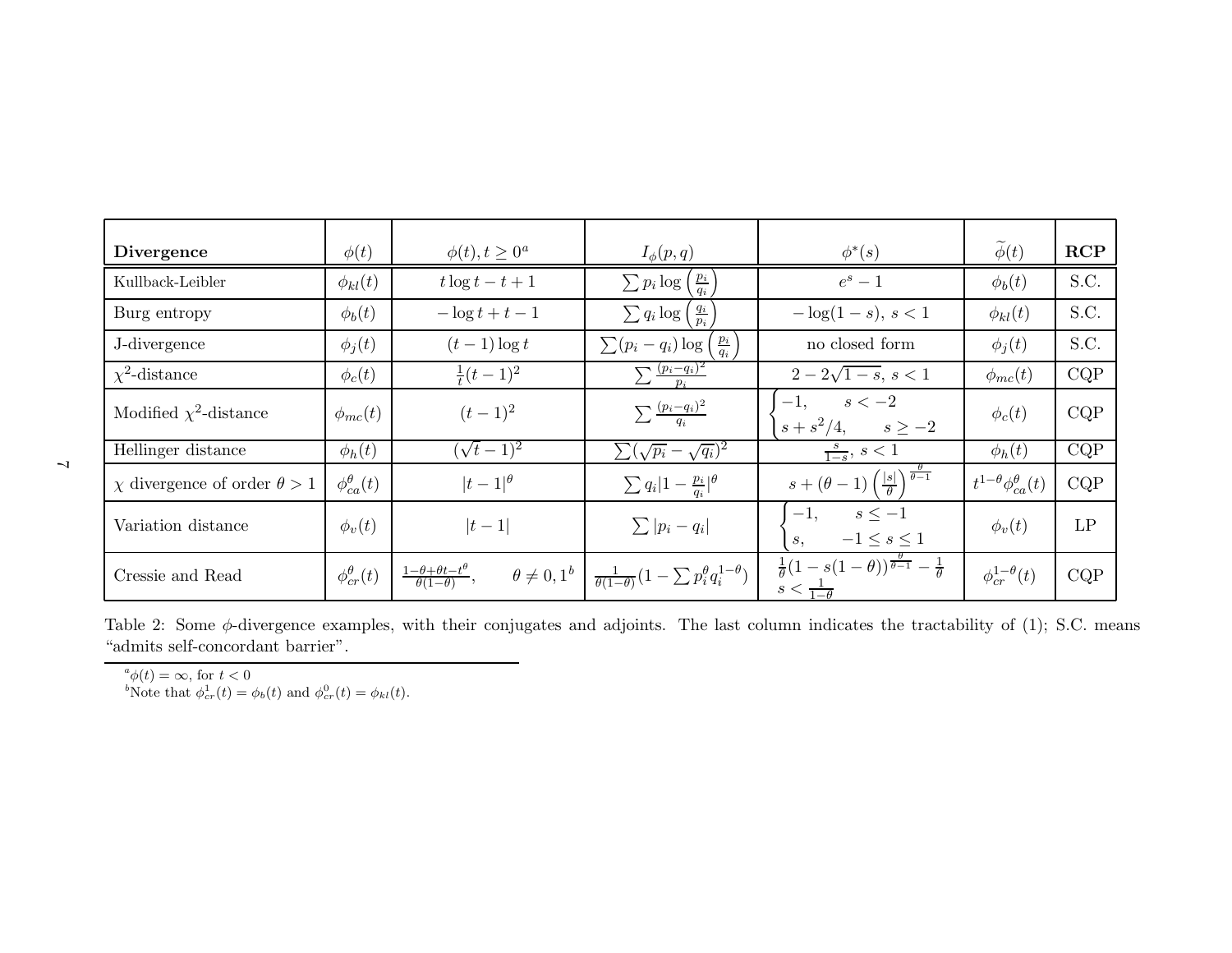| $\phi_{cr}^{\nu}(t)$                                                                 | Equivalent with             |
|--------------------------------------------------------------------------------------|-----------------------------|
| $(t^2-2t+1)=\frac{1}{2}(t-1)$                                                        | modified $\chi^2$ -distance |
| $t(\log t - 1) + 1$                                                                  | Kullback-Leibler            |
| $4\left(\frac{1}{2} + \frac{1}{2}t - \sqrt{t}\right) = 2\left(1 - \sqrt{t}\right)^2$ | Hellinger distance          |
| $\frac{1}{2}(-2+t+\frac{1}{t})=\frac{1}{2}(\sqrt{t}-1)$                              | $\chi^2$ -distance          |

Table 3: Some specific choices for  $\theta$  for the Cressie and Read  $\phi$ -divergence class.

To choose between different  $\phi$ -divergences one might use some representation theorem for  $\phi$ divergences, as given in, for example, Reid and Williamson [35], see also [30]. For instance, a useful representation theorem states that  $\phi$ -divergences can be represented by a weighted average of basic  $\phi$ -divergences, where the weights are exclusively determined by the second order derivative of  $\phi$  (possibly considered as a generalized function).

## 3.2 Construction of uncertainty regions

In this subsection we describe how to construct uncertainty regions for probability vectors  $p$  as (approximate) confidence sets using  $\phi$ -divergences. We consider settings in which there is a fixed number m of given scenarios for a random variable  $Z$ , where the components of the probability vector  $p = (p_1, \dots, p_m)^T$  are given by  $p_i \equiv \mathbb{P}(Z \in C_i)$ ,  $i = 1, \dots, m$ . Here,  $p_i$  represents the probability that scenario i will occur, where  $C_i$ ,  $i = 1, \dots, m$ , form a partition (of measurable sets) of the outcome space of Z. As *basic case* we take the case where we only observe  $Z \in C_i$ ,  $i = 1, \dots, m$ . In this situation we can assume without loss of generality that  $Z \in \{1, \dots, m\}$ , where  $Z = i$  in case of scenario i. But we shall also consider cases where Z contains more information than just which of the  $m$  scenarios occurs. To capture both the basis case and more general cases, we assume the existence of a (measurable) transformation  $G$ , such that  $G(Z) = i$ if  $Z \in C_i$ ,  $i = 1, \dots, m$ . The basis case then corresponds to the situation where G is a one-to-one transformation.

Denote by  $\mathbb{P}_Z$  the probability distribution of Z. We shall assume that  $\mathbb{P}_Z$  belongs to a parameterized set of probability distributions  $\{\mathbb{P}_{\theta} \mid \theta \in \Theta \subset \mathbb{R}^{d}\},$  i.e., there exists some  $\theta_{0} \in \Theta$ , such that  $\mathbb{P}_Z = \mathbb{P}_{\theta_0}$ . We write  $p_\theta = (p_{1,\theta}, \dots, p_{m,\theta})^T$ , with  $p_{i,\theta} = \mathbb{P}_{\theta} (G(Z) = i)$ , and we write  $p_0 = p_{\theta_0}$ . We consider the case where the probability distributions  $\mathbb{P}_{\theta}$  are dominated by a common  $\sigma$ -finite measure  $\mu$ . The density of  $\mathbb{P}_{\theta}$  with respect to  $\mu$  is denoted by  $f_{\theta}$ , where we shall write  $f_0 = f_{\theta_0}$ . In the basic case, when we only observe the scenarios, we have  $Z \in \{1, \dots, m\}$ , and we can take, for example,  $\Theta = \mathbb{R}^{m-1}$ ,  $\mu$  the counting measure, and

$$
\mathbb{P}_{\theta}\left(Z=i\right) = f_{\theta}\left(i\right) \times 1 = \exp\left(\theta_i\right) / \sum_{j=1}^{m} \exp\left(\theta_j\right), \quad i = 1, \cdots, m,
$$

for  $\theta = (\theta_1, \dots, \theta_m)^T$ , with normalization  $\theta_m \equiv 0$ . We then have

$$
\mathbb{P}_{\theta}\left(Z=i\right)=p_{i,\theta}=f_{\theta}\left(i\right),\quad i=1,\cdots,m,
$$

so that there is a one-to-one correspondence between the sets  $P := \{p \in \mathbb{R}^m \mid p \ge 0, p^T e = 1\}$ and  $\mathcal{P}_{\Theta} := \{p_{\theta} \mid \theta \in \Theta\}.$ 

Given this setting, we shall discuss the construction of uncertainty sets as confidence sets, under the assumption that a sample  $Z_1, \dots, Z_N$ , randomly drawn from  $\mathbb{P}_Z$ , is given. The  $\phi$ -divergence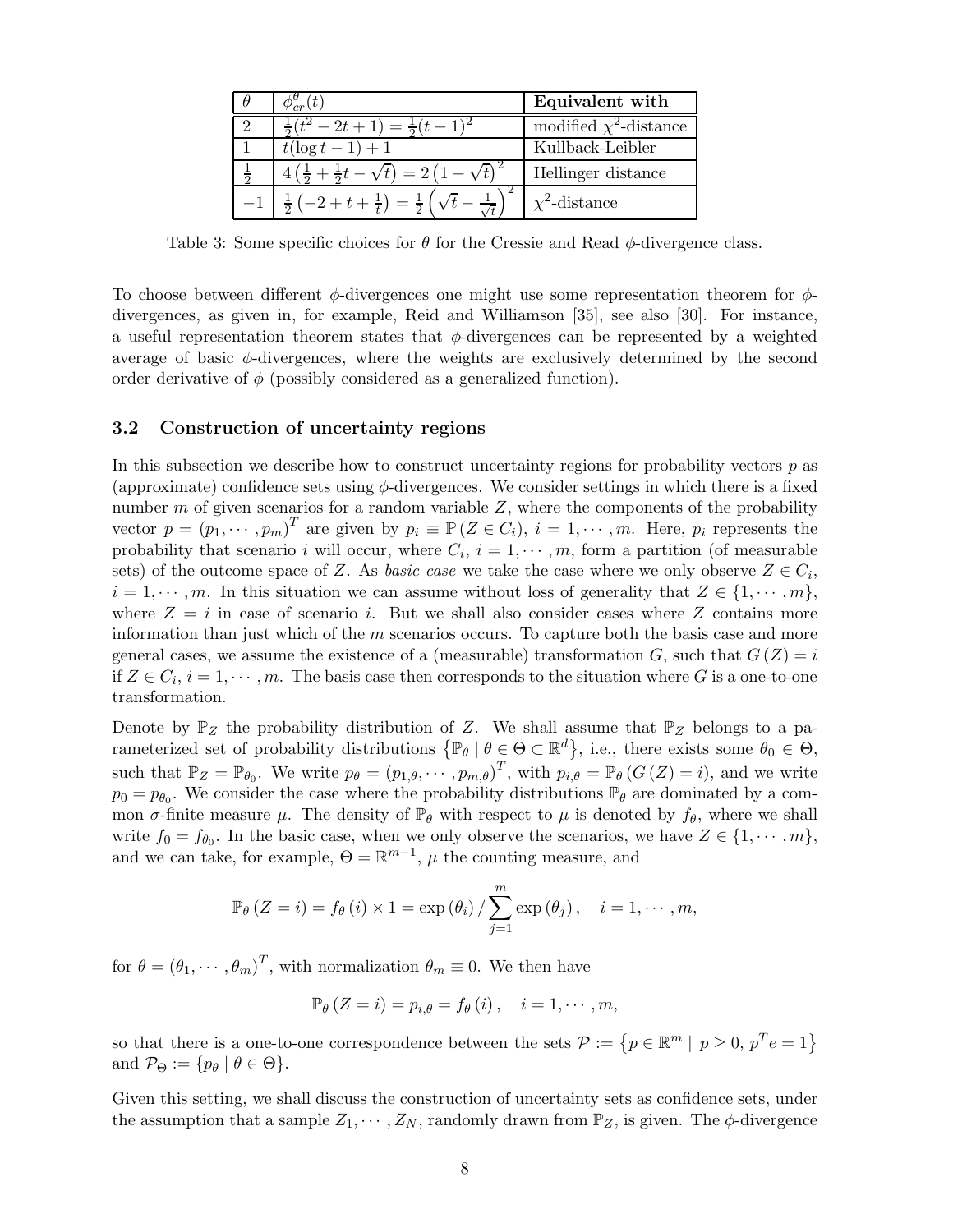between the densities  $f_{\theta}$  and  $f_0$  is given by

$$
I_{\phi}(f_{\theta}, f_0) = \int \phi \left(\frac{f_{\theta}}{f_0}\right) f_0 d\mu.
$$

We shall first construct a confidence set in terms of  $f_{\theta}$  which we then use to construct a confidence set in terms of  $p_{\theta}$ . Let  $\hat{\theta}$  denote the Maximum Likelihood estimator of  $\theta$ , and denote  $\widehat{f}_0 = f_{\widehat{\theta}}$ . In the basic case we get  $\widehat{f}_0 = q_N$ , where  $q_N = (q_{1,N}, \dots, q_{m,N})^T$  is the *m*-dimensional vector containing as components the sample frequencies of the  $m$  scenarios based on the random sample  $Z_1, \cdots, Z_N$ . We shall use  $I_\phi(f_\theta, \hat{f}_0)$  as estimator for  $I_\phi(f_\theta, f_0)$ .<sup>3</sup> Pardo [32] presents the characteristics of this estimator under the assumption that  $\phi$  is twice continuously differentiable in a neighborhood of 1, with  $\phi''(1) > 0$ . Most  $\phi$ -divergences reported in Table 2 satisfy this condition. Under the probability distribution  $\mathbb{P}_Z = \mathbb{P}_{\theta_0}$  and under appropriate additional regularity conditions, he shows that the normalized estimated  $\phi$ -divergence

$$
\frac{2N}{\phi''(1)} I_{\phi}(f_{\theta}, \hat{f}_0) \tag{5}
$$

asymptotically (i.e., for  $N \to \infty$ ) follows a  $\chi^2_d$ -distribution, with degrees of freedom determined by the dimension of the parameter set  $\Theta$ . In terms of the densities  $f_{\theta}$  we therefore have the following (approximate)  $(1 - \alpha)$ -confidence set around  $f_0$ :

$$
\left\{ f_{\theta} \mid I_{\phi}(f_{\theta}, \widehat{f}_0) \le \rho \right\},\tag{6}
$$

.

where $4$ 

$$
\rho = \rho_{\phi}(N, d, \alpha) := \frac{\phi''(1)}{2N} \chi^2_{d, 1 - \alpha}.
$$
\n(7)

Based on the information (or data) processing theorem, see [30] for a new proof, we have

$$
I_{\phi}(p_{\theta},\widehat{p}_0) \leq I_{\phi}(f_{\theta},\widehat{f}_0),
$$

where  $\hat{p}_0 = p_{\hat{\theta}}$  is the estimator of  $p_0$ , using  $\hat{\theta}$  as estimator for  $\theta$ . Thus, we have

$$
\{\theta \in \Theta \mid I_{\phi}(p_{\theta}, \widehat{p}_0) \leq \rho\} \supset \left\{\theta \in \Theta \mid I_{\phi}(f_{\theta}, \widehat{f}_0) \leq \rho\right\}
$$

We also have

$$
\{p \in \mathcal{P} \mid I_{\phi}(p, \widehat{p}_0) \leq \rho\} \supset \{p \in \mathcal{P}_{\Theta} \mid I_{\phi}(p_{\theta}, \widehat{p}_0) \leq \rho\}.
$$
\n
$$
(8)
$$

This implies the left hand side of (8) as (approximate) confidence set of confidence level at least  $(1 - \alpha)$  for  $p \in \mathcal{P}$  around  $\hat{p}_0$ . In the basic case, i.e., when we only observe the scenarios, we have that the dimension of  $\Theta$  equals  $m-1$ , so that  $d = m-1$  in (7). But with additional information we might be able to parameterize  $f_{\theta}$  by means of  $\Theta \subset \mathbb{R}^d$  with  $d < m - 1$ . Then, using (7) with  $d < m - 1$ , we get a smaller confidence set, but of the same confidence level.

The confidence set (8) is based on asymptotics  $(N \to \infty)$ , and therefore only approximately valid. In order to improve the approximation, several possibilities exist, see [32]. One possibility in the basic case is to consider the statistic

$$
\frac{1}{\sqrt{\delta_{\phi}}} \left( \frac{2N}{\phi''(1)} I_{\phi}(p, q_N) - \gamma_{\phi} \right), \tag{9}
$$

 ${}^{3}$ It is also possible to avoid the use of the Maximum Likelihood estimator, see, for example, [10] or [30].

<sup>&</sup>lt;sup>4</sup>In this expression  $\chi^2_{m-1,1-\alpha}$  is the  $1-\alpha$  percentile of the  $\chi^2_{m-1}$ -distribution, i.e.,  $P(X \geq \chi^2_{m-1,1-\alpha}) = \alpha$ , with X following a  $\chi^2_{m-1}$ -distribution.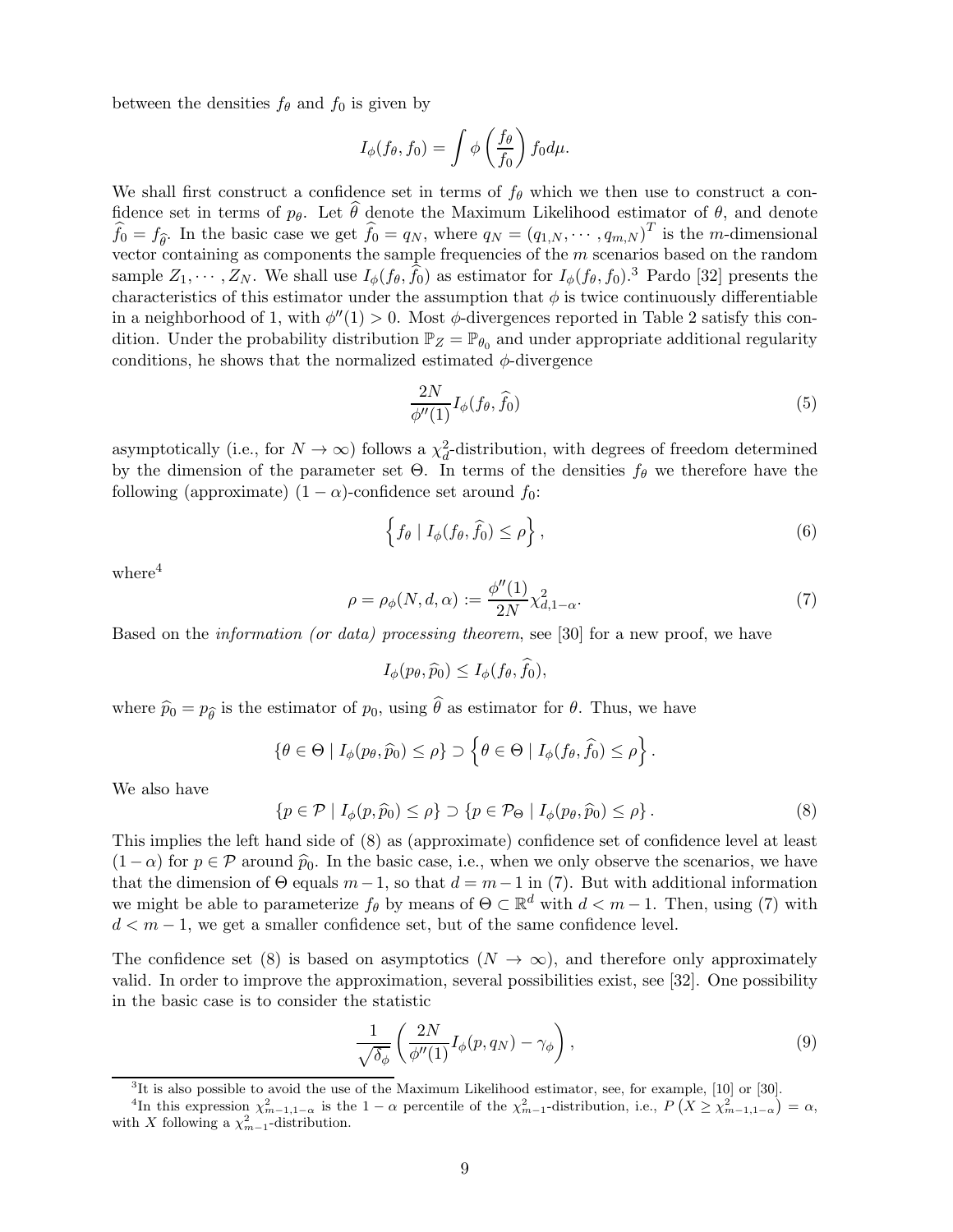| <b>Divergence</b> |                                                                              |                                                                    |  |  |
|-------------------|------------------------------------------------------------------------------|--------------------------------------------------------------------|--|--|
| Renyi             | $\frac{1}{\theta(\theta-1)}\log(\theta(\theta-1)t+1); \quad \theta \neq 0,1$ | $\theta \neq 0,1$<br>$\phi_{cr}^b$                                 |  |  |
| Sharma-Mittal     | $\frac{1}{v-1}\left((1+\theta(\theta-1)x)^{\frac{v-1}{\theta-1}}-1\right);$  | $\theta, v \neq 1 \mid \phi_{cr}^{\theta}; \quad \theta \neq 0, 1$ |  |  |
| Bhattacharyya     | $-\log(1-\frac{1}{4}t)$                                                      |                                                                    |  |  |

Table 4: Examples of  $(h, \phi)$ -divergence statistics.

instead of (5). The "correction parameters"  $\delta_{\phi}$  and  $\gamma_{\phi}$ , satisfying  $\delta_{\phi} \to 1$  and  $\gamma_{\phi} \to 0$  for  $N \to \infty$ , are defined at p. 190 of [32]. These corrections ensure that the test statistic has the same mean and variance as the limiting  $\chi^2$ -distribution, up to order  $1/N$ . We can use (9) to construct an approximate confidence interval, similar to (6), but due to the correction terms the approximation might be better for smaller sample sizes.

In the literature also several so-called  $(h, \phi)$ -divergence statistics have been proposed. Such a  $(h, \phi)$ -divergence between two probability vectors  $p \geq 0$  and  $q \geq 0$  in  $\mathbb{R}^m$  is defined as  $h(I_{\phi}(p,q))$ , for some appropriately chosen h. Some examples, taken from [32], are given in Table 4. Let  $h$  be increasing and continuously differentiable in a neighborhood of 0. Then, under  $\mathbb{P}_Z$ , the statistic

$$
\frac{2N}{h'(0)\phi''(1)}h(I_\phi(f_\theta,\widehat{f}_0)),
$$

follows the same distribution as the statistic in (5). Therefore, the uncertainty regions in (6) and (8), with

$$
\rho = \rho_{(h,\phi)}(N,d,\alpha) := h^{-1}\left(\frac{h'(0)\phi''(1)}{2N}\chi^2_{d,1-\alpha}\right),\tag{10}
$$

are approximate  $(1 - \alpha)$ -confidence intervals. Thus, (8) with this choice of  $\rho$  yields a  $(h, \phi)$ divergence based uncertainty region.

## 4 Robust counterpart with  $\phi$ -divergence uncertainty

In this section we derive the robust counterpart (RCP) for (1) with a  $\phi$ -divergence based uncertainty region. We consider the following robust linear constraint:

$$
(a + Bp)^T x \le \beta, \qquad \forall p \in U,
$$
\n<sup>(11)</sup>

where  $x \in \mathbb{R}^n$  is the optimization vector,  $a \in \mathbb{R}^n$ ,  $B \in \mathbb{R}^{n \times m}$ , and  $\beta \in \mathbb{R}$  are given parameters,  $p \in \mathbb{R}^m$  is the uncertain parameter, and

$$
U = \{ p \in \mathbb{R}^m \mid p \ge 0, Cp \le d, I_{\phi}(p, q) \le \rho \},\tag{12}
$$

where  $q \in \mathbb{R}^m$  (with  $q \ge 0$ ),  $\rho > 0$ ,  $d \in \mathbb{R}^k$ , and  $C \in \mathbb{R}^{k \times m}$  are given. As discussed in the previous section, when the uncertainty region is constructed as confidence set, we will have  $q = \hat{p}_0$ , the empirical or data based estimate. Formulation (12) is somewhat more general than we considered in the previous section. To deal with p as a probability vector we include the constraints  $e^T p \leq 1$ and  $e^T p \geq 1$ . But if some additional information concerning p is available that can be expressed in terms of linear (in)equalities, these can also be included in the uncertainty region as given by (12). We shall assume that these additional constraints are such that  $q \in U$ .

We prove the following theorem.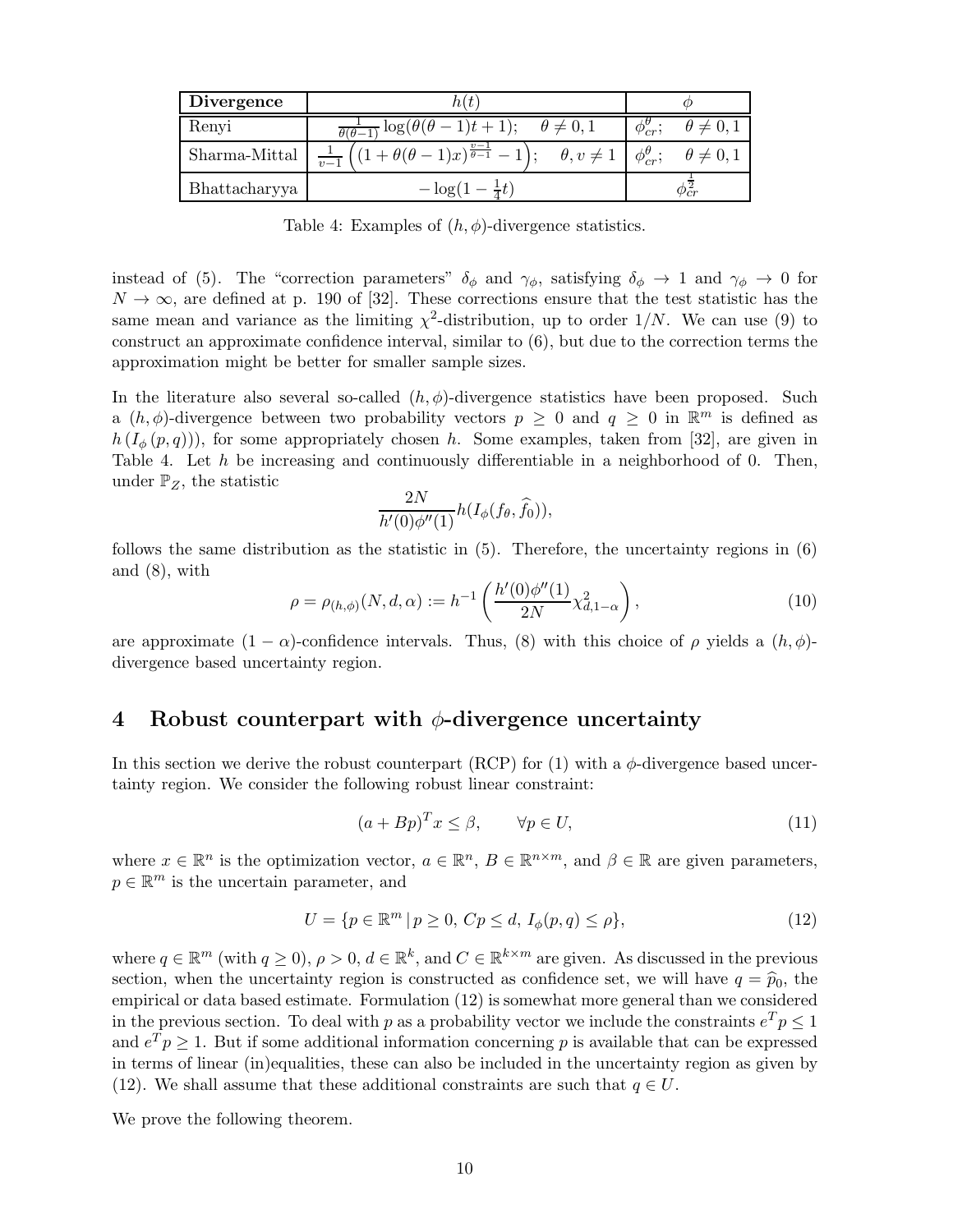**Theorem 4.1** A vector  $x \in \mathbb{R}^n$  satisfies (11) with uncertainty region U given by (12) such that  $q \in U$  if and only if there exist  $\eta \in \mathbb{R}^k$  and  $\lambda \in \mathbb{R}$  such that  $(x, \lambda, \eta)$  satisfies

$$
\begin{cases} a^T x + d^T \eta + \rho \lambda + \lambda \sum_i q_i \phi^* \left( \frac{b_i^T x - c_i^T \eta}{\lambda} \right) \le \beta \\ \eta \ge 0, \lambda \ge 0, \end{cases}
$$
\n(13)

where  $b_i$  and  $c_i$  are the *i*-th columns of B and C, respectively, and  $\phi^*$  is the conjugate function given by (4), with  $0\phi^*$   $\left(\frac{s}{0}\right)$  $\left(\frac{s}{0}\right) := 0 \text{ if } s \leq 0 \text{ and } 0\phi^* \left(\frac{s}{0}\right)$  $\frac{s}{0}$ ) := + $\infty$  if  $s > 0$ .

**Proof:** We have that  $(11)$  holds if and only if:

$$
\beta \ge \max_{p} \{ (a + Bp)^T x \mid p \in U \} = \max_{p \ge 0} \left\{ (a + Bp)^T x \middle| Cp \le d, \sum_{i=1}^m q_i \phi \left( \frac{p_i}{q_i} \right) \le \rho \right\}.
$$
 (14)

The Lagrange function for the optimization problem on the right-hand-side of (14) is given by:

$$
L(p, \lambda, \eta) = (a + Bp)^{T}x + \rho\lambda - \lambda \sum_{i=1}^{m} q_i \phi(p_i/q_i) + \eta^{T} (d - Cp),
$$

and the dual objective function is:

$$
g(\lambda, \eta) = \max_{p \ge 0} L(p, \lambda, \eta).
$$

Since  $q \in U$ , it follows that U is regular in the sense that  $Cq \leq d$  and  $I_{\phi}(q, q) = 0 < \rho$ . Due to this regularity of  $U$  strong duality holds. Hence, it follows that x satisfies (11) if and only if  $\min_{\lambda,\eta\geq 0} g(\lambda,\eta) \leq \beta$ , where the min is attained for some  $\lambda \geq 0$ ,  $\eta \geq 0$ . Equivalently, x satisfies (11) if and only if  $g(\lambda, \eta) \leq \beta$  for some  $\lambda \geq 0$  and  $\eta \geq 0$ . The dual objective function satisfies:

$$
g(\lambda, \eta) = a^T x + d^T \eta + \rho \lambda + \max_{p \ge 0} \sum_{i=1}^m (p_i(b_i^T x) - p_i(c_i^T \eta) - \lambda q_i \phi(p_i/q_i))
$$
  
\n
$$
= a^T x + d^T \eta + \rho \lambda + \sum_{i=1}^m \max_{p_i \ge 0} (p_i(b_i^T x - c_i^T \eta) - \lambda q_i \phi(p_i/q_i))
$$
  
\n
$$
= a^T x + d^T \eta + \rho \lambda + \sum_{i=1}^m q_i \max_{t \ge 0} \{ t(b_i^T x - c_i^T \eta) - \lambda \phi(t) \}
$$
  
\n
$$
= a^T x + d^T \eta + \rho \lambda + \sum_{i=1}^m q_i (\lambda \phi)^* (b_i^T x - c_i^T \eta).
$$
 (15)

Finally, we have  $(\lambda \phi)^*(s) = \lambda \phi^*(\frac{s}{\lambda})$  $\left(\frac{s}{\lambda}\right)$  for  $\lambda \geq 0$ , where we define  $0\phi^*$   $\left(\frac{s}{0}\right)$  $\left( \frac{s}{0} \right) := (0\phi)^* (s)$ , which equals 0 if  $s \leq 0$  and  $+\infty$  if  $s > 0$ .

In the RCP (13) we need  $\phi^*$ , the conjugate function of  $\phi$ . These conjugates are given in Table 2. However, for the J-divergence, the conjugate function is not available in a closed form expression. Nevertheless, in the next section, where we discuss the tractability aspects of (13), we also derive a tractable representation of the RCP for this case.

We present four corollaries. The first corollary specializes the theorem to a probability vector without additional constraints.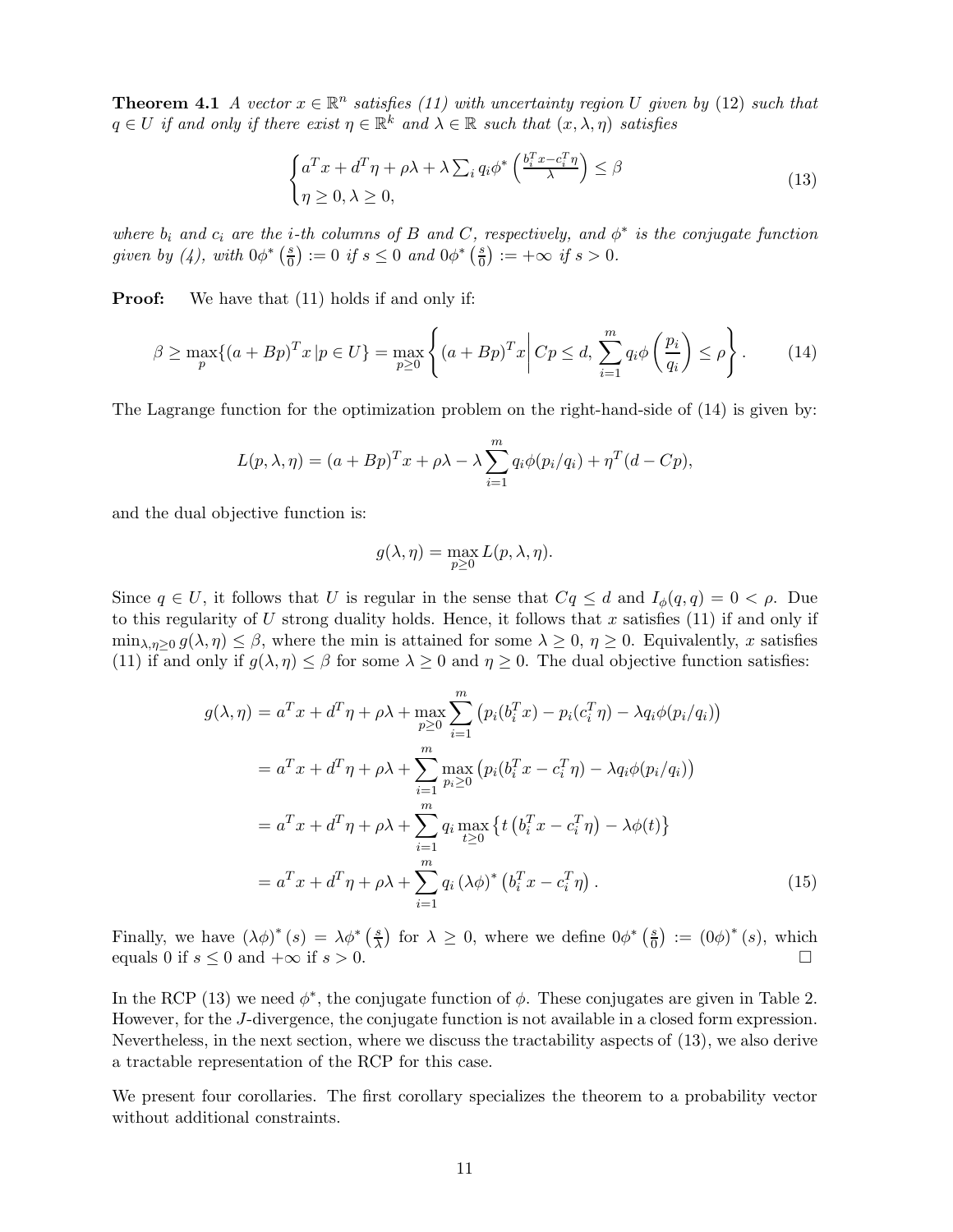**Corollary 4.2** A vector  $x \in \mathbb{R}^n$  satisfies (11) with uncertainty region U given by

$$
U = \{ p \in \mathbb{R}^m \mid p \ge 0, e^T p = 1, I_{\phi}(p, q) \le \rho \},\
$$

such that  $q \in U$  if and only if there exist  $\eta \in \mathbb{R}$  and  $\lambda \in \mathbb{R}$  such that  $(x, \lambda, \eta)$  satisfies

$$
\begin{cases} a^T x + \eta + \rho \lambda + \lambda \sum_{i} q_i \phi^* \left( \frac{b_i^T x - \eta}{\lambda} \right) \le \beta \\ \lambda \ge 0. \end{cases}
$$
 (16)

Consider next the following nonlinear constraint in  $x \in \mathbb{R}^n$ :

$$
(a + Bp)^T f(x) \le \beta, \qquad \forall p \in U,
$$
\n
$$
(17)
$$

where  $a \in \mathbb{R}^k$ ,  $B \in \mathbb{R}^{k \times m}$ ,  $x \in \mathbb{R}^n$ , and  $f : \mathbb{R}^n \to \mathbb{R}^k$ . In the sequel we shall assume that  $b_i^T f(\cdot) : \mathbb{R}^n \to \mathbb{R}$  is convex for all i (with  $b_i$  the *i*-the column of *B*). Constraints such as (17) may occur if  $p$  is a probability vector and if the objective and/or constraints of a nonlinear programming problem depend on moments of a random variable. One example is the class of expected utility maximization (see Section 6.1). We have the following corollary.

**Corollary 4.3** A vector  $x \in \mathbb{R}^n$  satisfies (17) with uncertainty region U given by (12) such that  $q \in U$  if and only if there exist  $\eta \in \mathbb{R}^k$  and  $\lambda \in \mathbb{R}$  such that  $(x, \lambda, \eta)$  satisfies

$$
\begin{cases} a^T f(x) + d^T \eta + \rho \lambda + \lambda \sum_i q_i \phi^* \left( \frac{b_i^T f(x) - c_i^T \eta}{\lambda} \right) \le \beta \\ \eta \ge 0, \lambda \ge 0. \end{cases}
$$
 (18)

**Proof:** The dual objective is given by (15) with x replaced by  $f(x)$ . Therefore, it follows from (13) that (17) is equivalent to (18).

In case we are not sure which  $\phi$ -divergence to use, we might combine several  $\phi$ -divergences. For example, we can take the uncertainty region as an intersection of (a finite number of)  $\phi$ -divergences, given by

$$
U = \{ p \in \mathbb{R}^m \mid p \ge 0, Cp \le d, I_{\phi_{\ell}}(p, q) \le \rho_{\ell}, \ell \in \{1, \cdots, L\} \},
$$
\n(19)

where  $\phi_{\ell}$  are the corresponding  $\phi$ -divergence functions and  $\rho_{\ell} > 0$  are given. Again, we assume  $q \in U$ . We have the following corollary.

**Corollary 4.4** A vector  $x \in \mathbb{R}^n$  satisfies (11) with uncertainty region U given by (19) such that  $q \in U$  if and only if there exist  $\eta \in \mathbb{R}^k$  and  $\lambda = (\lambda_1, \dots, \lambda_L)^T \in \mathbb{R}^L$  such that  $(x, \lambda, \eta)$  satisfies

$$
\begin{cases}\na^T x + d^T \eta + \sum_{\ell} \lambda_{\ell} \rho_{\ell} + \sum_{\ell} \lambda_{\ell} \sum_{i} q_i \phi_{\ell}^* \left( \frac{s_{\ell i}}{\lambda_{\ell}} \right) \le \beta \\
\sum_{\ell} s_{\ell i} = b_i^T x - c_i^T \eta, \qquad i \in \{1, \cdots, m\} \\
\eta \ge 0, \lambda \ge 0.\n\end{cases}
$$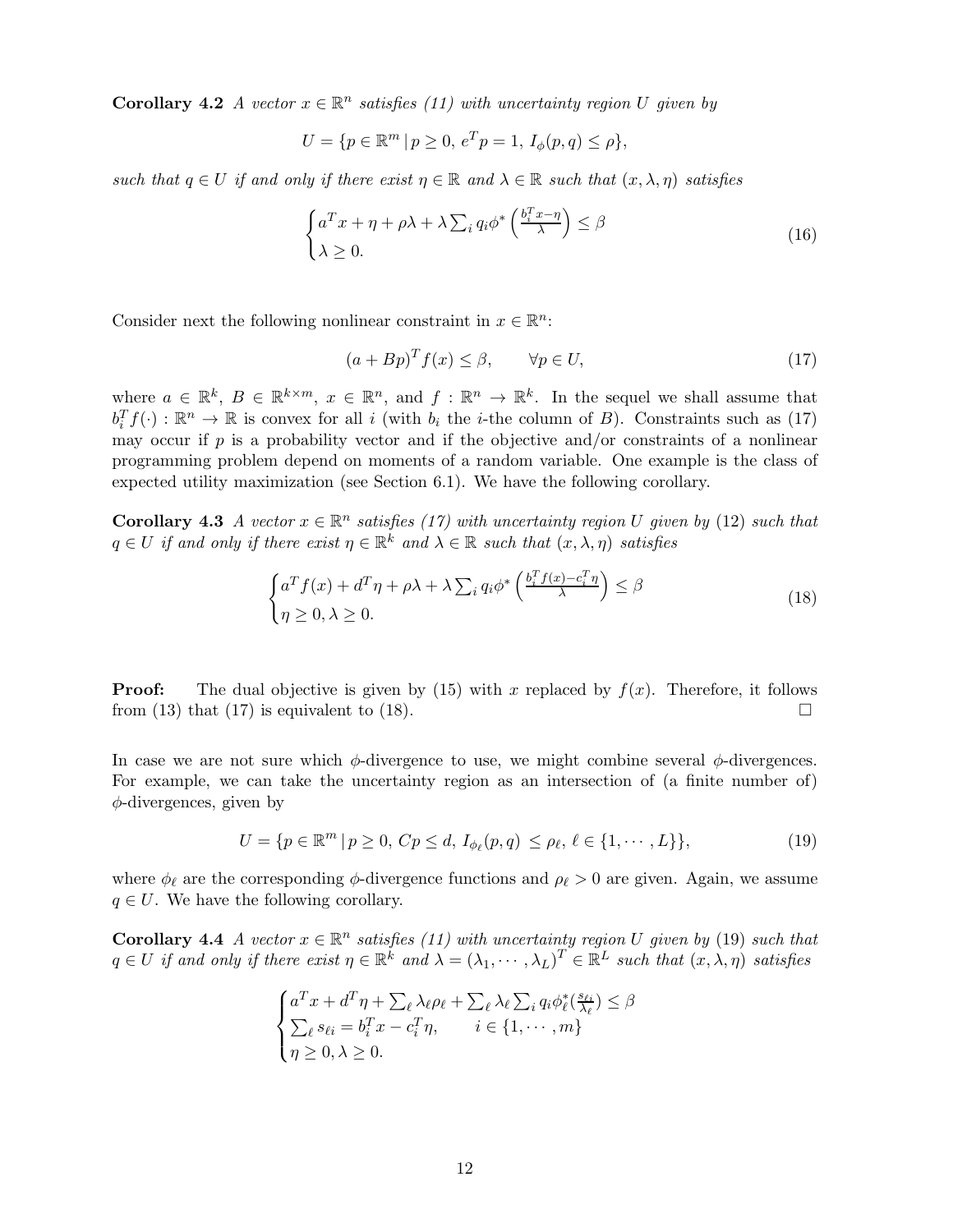**Proof:** In case of (15) we get  $\sum_{\ell} \lambda_{\ell} \rho_{\ell}$  instead of  $\lambda \rho$  and  $(\sum_{\ell} \lambda_{\ell} \phi_{\ell})^*$   $(b_i^T x - c_i^T \eta)$  instead of  $(\lambda \phi)^* (b_i^T x - c_i^T \eta)$ . Using Proposition 3.1 we get

$$
\left(\sum_{\ell} \lambda_{\ell} \phi_{\ell}\right)^{*} \left(b_i^T x - c_i^T \eta\right) = \min_{\sum_{\ell} s_{\ell i} = b_i^T x - c_i^T \eta} \sum_{\ell} \left(\lambda_{\ell} \phi_{\ell}\right)^{*} \left(s_{\ell i}\right).
$$

Since this expression appears in the " $\leq$ "-inequality in (13), we may ignore the "min". Finally, using  $(\lambda_{\ell} \phi_{\ell})^*$   $(s) = \lambda_{\ell} \phi_{\ell}^*$  $\left( s\right)$  $\lambda_\ell$ we arrive at the result of the corollary.  $\square$ 

In the derivation of the RCP we did not exploit the special structure of the  $\phi$ -divergence functions. Therefore, suppose that the uncertainty region in (11) is defined by separable constraint functions:

$$
U = \{ p \in \mathbb{R}^m \mid \sum_i f_{\ell i}(p_i) \le 0, \forall \ell \in \{1, \cdots, L\} \},\tag{20}
$$

where  $f_{\ell i}$  are convex functions such that for each i we have  $\bigcap_{\ell=1}^{L}$  ri(dom  $f_{\ell i}$ )  $\neq \emptyset$ . Then the following corollary gives a tractable reformulation of the RCP. This result extends the classes of uncertainty regions for which tractable RCPs are derived in the literature. See also Table 1.

**Corollary 4.5** A vector  $x \in \mathbb{R}^n$  satisfies (11) with uncertainty region U given by (20) such that for some  $\overline{p} = (\overline{p}_1 \cdots, \overline{p}_m)^T \in U$ 

$$
\sum_{i} f_{\ell i}(\overline{p}_i) < 0, \, \forall \ell \in \{1, \cdots, L\} \tag{21}
$$

if and only if there exist  $\lambda = (\lambda_1, \dots, \lambda_L)^T \in \mathbb{R}^L$  such that  $(x, \lambda)$  satisfies

$$
\begin{cases} a^T x + \sum_{\ell} \sum_{i} \lambda_{\ell} f_{\ell i}^*(\frac{s_{\ell i}}{\lambda_{\ell}}) \leq \beta \\ \sum_{\ell} s_{\ell i} = b_i^T x, \quad i \in \{1, \cdots, m\} \\ \lambda \geq 0, \end{cases}
$$

where  $f_{\ell i}^*$  denotes the conjugate of  $f_{\ell i}, \ell \in \{1, \cdots, L\}, i \in \{1, \cdots, m\}.$ 

**Proof:** The proof follows from the proof of Theorem 4.1 combined with that of Corollary 4.5, where (21) is Slater's condition guaranteeing that strong duality holds in this case.  $\square$ 

Finally, we briefly consider the case where we lack sufficient data or information to determine the nominal value  $q$ . If that is the case we might add a second robustness layer by replacing the constraint in (13) by:

$$
a^T x + d^T \eta + \rho \lambda + \lambda \sum_{i} q_i \phi^* \left( \frac{b_i^T x - c_i^T \eta}{\lambda} \right) \le \beta, \qquad \forall q \in \overline{U}, \tag{22}
$$

where  $\overline{U}$  is the uncertainty region for q. Note that the left-hand-side of (22) is an affine function in q, so this constraint is a special case of (17). Therefore, if  $\overline{U}$  is again a  $\phi$ -divergence based uncertainty region we can use the results obtained in this paper to determine tractable reformulations, and if  $\overline{U}$  is polyhedral or ellipsoidal we can use the results in [5]. Suppose, for example, that

$$
\overline{U} = \{q \ge 0 \mid \sum_i |q_i - \overline{q}_i| \le \varrho, \sum_i q_i = 1\},\
$$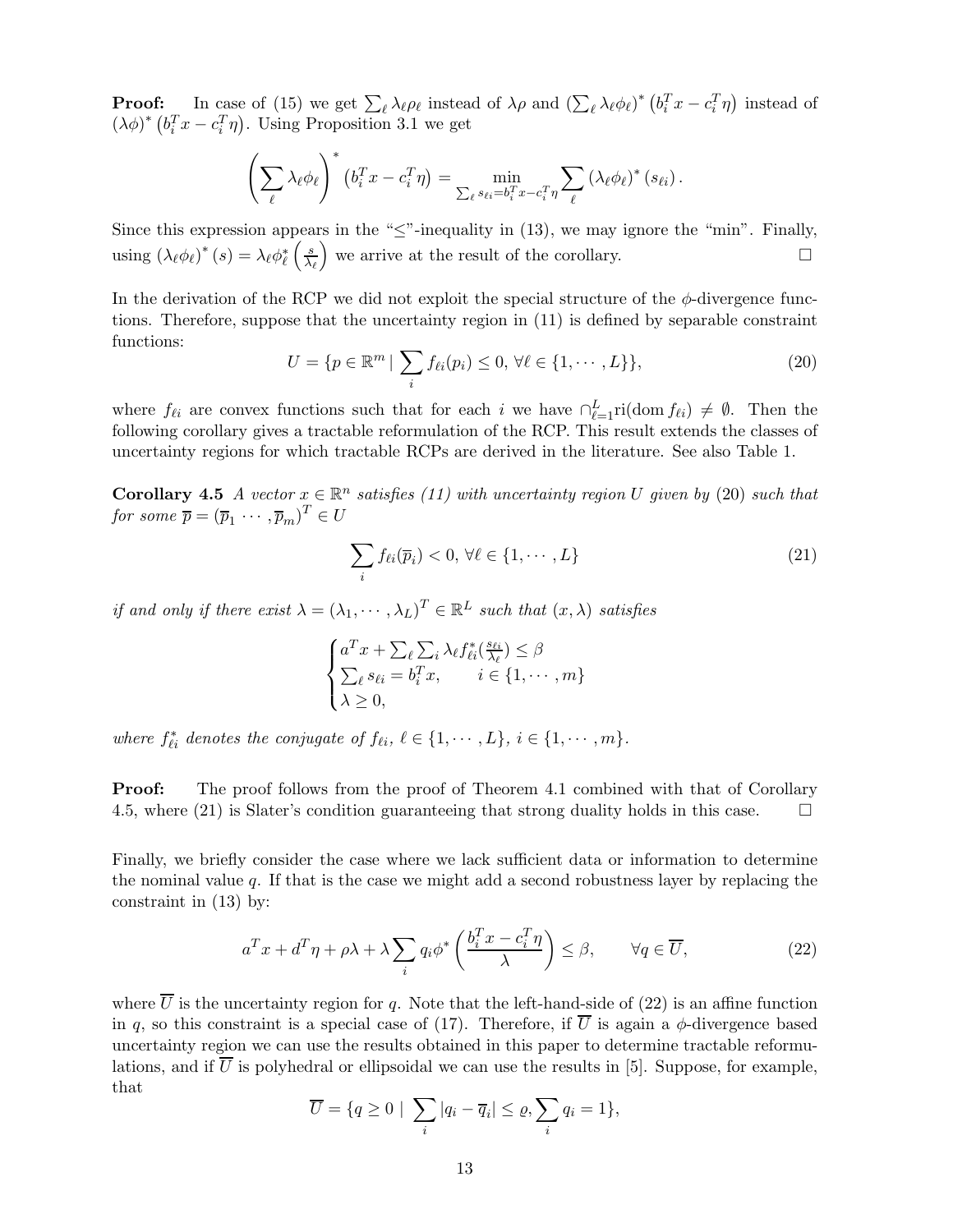for some  $\rho > 0$ . Then it can easily be proven that  $(x, \eta, \lambda)$  satisfies (22) if and only if  $(x, \eta, \lambda, \mu)$ satisfies

$$
\begin{cases}\na^T x + d^T \eta + \rho \lambda + \mu + \varrho ||\gamma'||_{\infty} + \overline{q}^T \gamma' \leq \beta \\
\gamma'_i = \lambda \phi^* \left( \frac{b_i^T x - c_i^T \eta}{\lambda} \right) \leq \mu, \qquad i \in \{1, \cdots, m\} \\
\eta \geq 0, \lambda \geq 0.\n\end{cases}
$$
\n(23)

## 5 Tractability of the robust counterpart

In this section we investigate a number of questions related to the RCP (13) and by answering these questions we illustrate tractable reformulations for a selection of  $\phi$ -divergence functions, including the Burg-, the Kuhlback-Leibler-, and the J-divergence. We present the tractability results of the other  $\phi$ -divergences, which can be treated in a similar way, in the Appendix. The last column of Table 2 summarizes the tractability results.

Questions that need to be addressed so as to derive tractable RCPs (13), are:

- 1. What to do if  $\phi^*$  is not differentiable?
- 2. What to do if  $\phi^*$  does not exist in a closed form?
- 3. What is the convexity status of the first constraint function in (13)?
- 4. Does the constraint set (13) admit a self-concordant barrier?

The first question is relevant since some  $\phi^*$  functions presented in Table 2 are not differentiable. However, for all these cases we can reformulate the problem as a differentiable problem by adding extra variables and constraints.

Question 2 will be addressed below, when we discuss uncertainty regions based on the Jdivergence.

To answer question 3, concerning the convexity issue, observe that for a  $\phi$ -divergence function  $\phi$  its conjugate  $\phi^*$  is also convex. Moreover, since

$$
\lambda \phi^* \left( \frac{b_i^T x - c_i^T \eta}{\lambda} \right) = \sup_{t \ge 0} \{ (b_i^T x - c_i^T \eta)t - \lambda \phi(t) \},\tag{24}
$$

and the supremum over linear functions is convex, we obtain that the left hand side of (24) is jointly convex in  $\lambda$ , x, and  $\eta$ , which means that the constraint function in (13) is convex. In a similar way we find that the constraint function in (18) is also convex, since we assume that  $b_i^T f(\cdot)$  is convex for all *i*.

An affirmative answer to question 4 is very desirable since it implies the possibility to use polynomial-time interior point algorithms (see [31]). We shall address this question for the Burg- and Kuhlback-Leibler-divergences. As we shall see later, after answering question 2 in case of the J-divergence, we will also be able to answer question 4 for the J-divergence.<sup>5</sup>

<sup>&</sup>lt;sup>5</sup>In case of the other  $\phi$ -divergences presented in Table 2 we find that the RCP can even be reformulated as a CQP or LP problem. See the Appendix.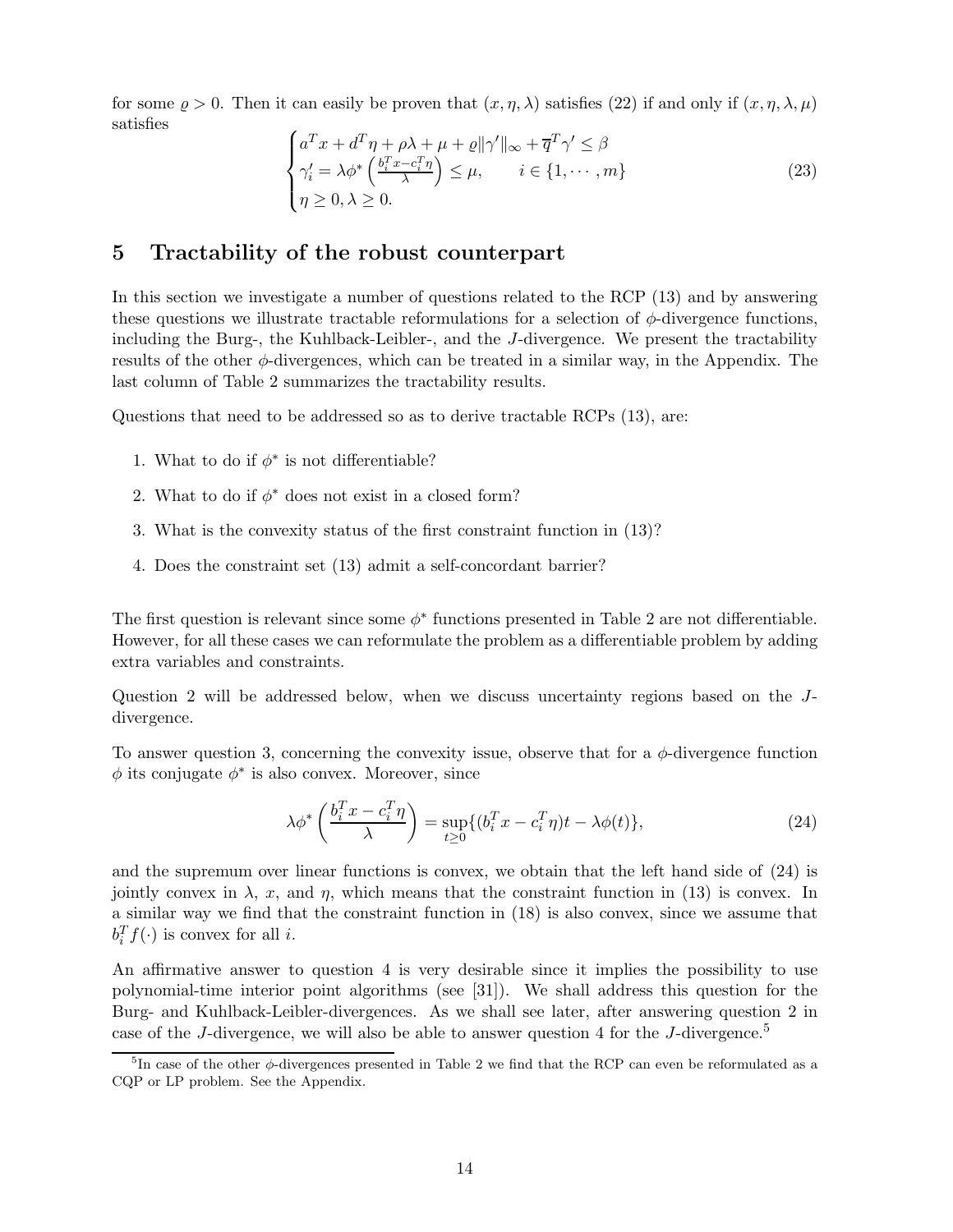To investigate question 4, we reformulate the constraint set (13) as follows:

$$
\begin{cases}\na^T x + d^T \eta + \rho \lambda + q^T z \le \beta, \\
\lambda \phi^* \left(\frac{b_i^T x - c_i^T \eta}{\lambda}\right) \le z_i, \quad \forall i \\
\eta \ge 0, \lambda \ge 0,\n\end{cases}
$$
\n(25)

with  $z = (z_1, \dots, z_m)^T$ . In case of the Burg-divergence (like many others) we have dom $(\phi^*)$  =  $(-\infty, u)$ , for  $u < \infty$ . As a consequence, the middle inequalities of (25) can be reformulated as

$$
\lambda f\left(\frac{s_i}{\lambda}\right) \le z_i, \quad s_i = \lambda u - \left(b_i^T x - c_i^T \eta\right) \ge 0, \quad \forall i,
$$
\n<sup>(26)</sup>

with  $f(s) := \phi^*(u - s)$ .

Reformulation (26) cannot be used in case of the Kuhlback-Leibler-divergence, since the effective domain of the conjugate of its  $\phi$ -divergence function equals the real line. In this case we apply Proposition 3.2 and obtain that the RCP (13) is equivalent to

$$
\begin{cases} a^T x + d^T \eta + \rho \lambda + \lambda \sum_i q_i \inf \left[ y \in \mathbb{R} : (\widetilde{\phi})^*(-y) \le \frac{-b_i^T x + c_i^T \eta}{\lambda} \right] \le \beta \\ \eta \ge 0, \lambda \ge 0, \end{cases}
$$
(27)

which, in turn, is equivalent to

$$
\begin{cases}\na^T x + d^T \eta + \rho \lambda + q^T z \le \beta \\
\lambda(\tilde{\phi})^* \left(\frac{-z_i}{\lambda}\right) \le -b_i^T x + c_i^T \eta, \quad \forall i \\
\eta \ge 0, \lambda \ge 0,\n\end{cases}
$$
\n(28)

with again  $z = (z_1, \dots, z_m)^T$ . In case of the Kuhlback-Leibler-divergence (like many others) we have dom $((\phi)^*) = (-\infty, \tilde{u})$ , for  $\tilde{u} < \infty$ . As a consequence, the middle inequalities of (28) can be reformulated as

$$
\lambda f\left(\frac{s_i}{\lambda}\right) \le -b_i^T x + c_i^T \eta, \quad s_i = \lambda \widetilde{u} + z_i \ge 0, \quad \forall i,
$$
\n
$$
(29)
$$

with now  $f(s) := (\phi)^*(\widetilde{u} - s).$ 

Our aim is to establish self-concordance for the logarithmic barrier function for the constraint set (25) combined with (26) (in case of the Burg-divergence) and for the constraint set (28) combined with (29) (in case of the Kuhlback-Leibler-divergence). We first recall the definition of a self-concordant function.

**Definition:** Let  $F \subset \mathbb{R}^n$  be an open and convex set. A function  $\varphi : F \to \mathbb{R}$  is called  $\kappa$ -selfconcordant on F, with  $\kappa \geq 0$ , if  $\varphi$  is  $C^3(F)$ , and  $\forall y \in F$  and  $\forall h \in \mathbb{R}^n$  the following inequality holds:

$$
|\nabla^3 \varphi(y)[h, h, h]| \leq 2\kappa (h^T \nabla^2 \varphi(y) h)^{\frac{3}{2}},
$$

where  $\nabla^3 \varphi(y)[h, h, h]$  denotes the third order differential of  $\varphi$  at y and h.

We shall use the next theorem.

**Theorem 5.1** If for a convex function  $f : \mathbb{R}^+ \to \mathbb{R}$  it holds that:

$$
\left|f'''(s)\right| \le \kappa f''(s)/s, \text{ for some } \kappa > 0,
$$
\n(30)

then the logarithmic barrier function for

$$
\{yf(s/y) \le z, \ s \ge 0, \ y \ge 0\}
$$
 (31)

is  $(2+\frac{\sqrt{2}}{3})$  $\frac{1}{3}\kappa$ )-self-concordant.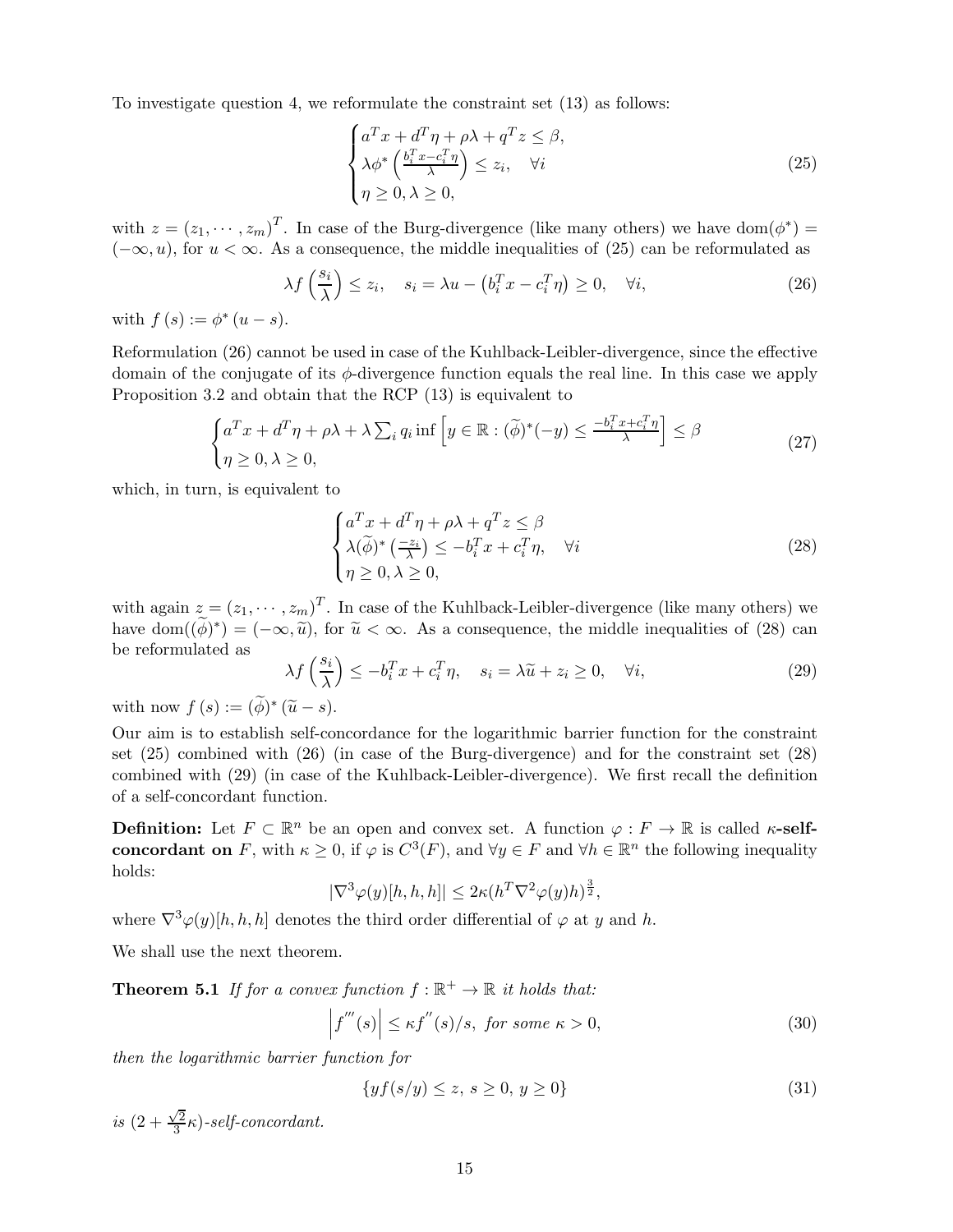**Proof:** Define  $g(s, y) = yf(s/y)$ . According to Lemma A.2 in [17] it holds that if there exists a  $\beta$  such that

$$
|\nabla^3 g(s, y)[h, h, h]| \le \beta h^T \nabla^2 g(s, y) h \sqrt{\frac{h_1^2}{s^2} + \frac{h_2^2}{y^2}}, \quad \forall h \in \mathbb{R}^2,
$$
\n(32)

in which  $\nabla^3 g(s, y)[h, h, h]$  is the third order differential, then the logarithmic barrier function for  $(31)$ , given by

$$
-\ln(z - g(s, y)) - \ln s - \ln y,\tag{33}
$$

is  $(1 + \frac{1}{3}\beta)$ -self-concordant. We now prove that (32) holds for  $\beta = 3 + \kappa\sqrt{2}$ . It can easily be verified that for the second order differential we have

$$
\nabla^2 g(s, y)[h, h] = h^T \nabla^2 g(s, y)h = f''(s/y) \left(\frac{h_1^2}{y} - \frac{2sh_1 h_2}{y^2} + \frac{s^2 h_2^2}{y^3}\right). \tag{34}
$$

Moreover, for the third order differential we have

$$
\nabla^3 g(s, y)[h, h, h] = f''(s/y) \left( -\frac{3h_1^2 h_2}{y^2} + \frac{6sh_1h_2^2}{y^3} - \frac{3s^2h_2^3}{y^4} \right) +
$$
  

$$
f'''(s/y) \left( \frac{h_1^3}{y^2} - \frac{3sh_1^2 h_2}{y^3} + \frac{3s^2h_1h_2^2}{y^4} - \frac{s^3h_x^3}{y^5} \right).
$$

Using  $|f'''(s)| \leq \kappa f''(s)/s$ , for some  $\kappa > 0$ , we have

$$
|\nabla^3 g(s, y)[h, h, h]| \leq f''(s/y) \left| -\frac{3h_1^2 h_2}{y^2} + \frac{6sh_1 h_2^2}{y^3} - \frac{3s^2 h_2^3}{y^4} \right| +
$$
  

$$
\kappa \frac{y}{s} f''(s/y) \left| \frac{h_1^3}{y^2} - \frac{3sh_1^2 h_2}{y^3} + \frac{3s^2 h_1 h_2^2}{y^4} - \frac{s^3 h_x^3}{y^5} \right|
$$
  

$$
\leq 3f''(s/y) \left( \frac{h_1^2}{y} - \frac{2sh_1 h_2}{y^2} + \frac{s^2 h_2^2}{y^3} \right) \frac{|h_2|}{y} +
$$
  

$$
\kappa f''(s/y) \left( \frac{h_1^2}{y} - \frac{2sh_1 h_2}{y^2} + \frac{s^2 h_2^2}{y^3} \right) \left( \frac{|h_1|}{s} + \frac{|h_2|}{y} \right)
$$
  

$$
\leq (3 + \kappa \sqrt{2}) h^T \nabla^2 g(s, y) h \sqrt{\frac{h_1^2}{s^2} + \frac{h_2^2}{y^2}}.
$$

This proves that (32) holds for  $\beta = 3 + \kappa\sqrt{2}$  and hence that the corresponding logarithmic barrier function is  $\left(2+\frac{\sqrt{2}}{3}\right)$  $\frac{\sqrt{2}}{3}\kappa$ )-self-concordant.

To apply this theorem, notice that we reformulated the relevant parts of both the constraint set (25) combined with (26) (in case of the Burg-divergence) and the constraint (28) combined with  $(29)$  (in case of the Kuhlback-Leibler-divergence) as  $(31)$ . Thus, if f in  $(26)$  or in (29) satisfies condition (30), then the theorem implies that the logarithmic barrier function for the corresponding constraint set is self-concordant. In case of the Burg-divergence we have dom  $(\phi^*) = (-\infty, 1)$ , resulting in  $f(s) = -\log(s)$ . This function f satisfies condition (30) with  $\kappa = 2$ . Therefore, it follows that in case of the Burg-divergence (25) combined with (26) is tractable. As an immediate consequence we also have that (28) combined with (29) is tractable in case of the Kuhlback-Leibler-divergence.

Finally, we return to question 2: what to do if  $\phi^*$  does not exist in closed form? For these cases Propositions 3.1 and 3.2 may be of help.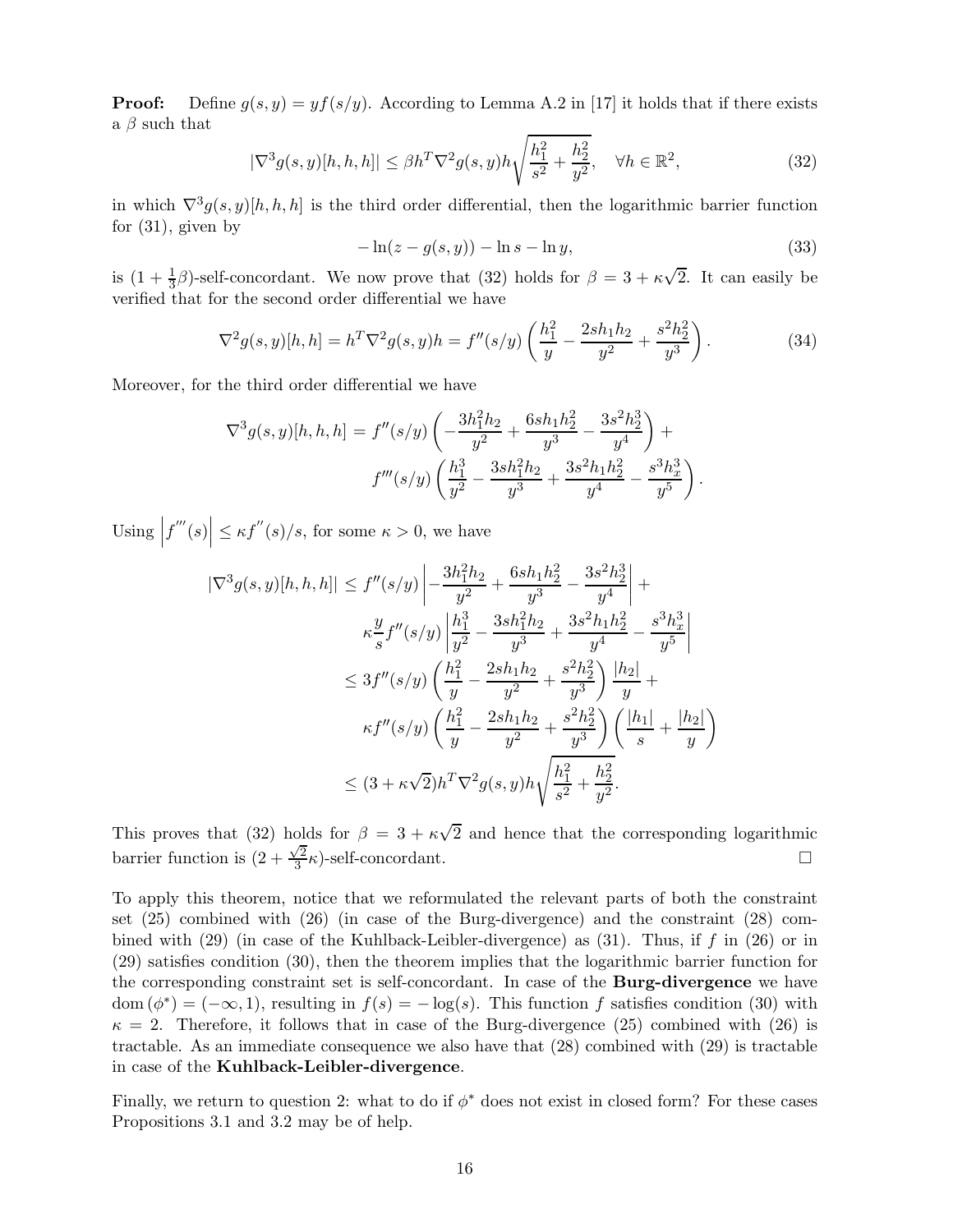First, consider the case where  $\phi^*$  is not available in closed form expression, but there exist  $\phi$ divergences  $\phi_1$  and  $\phi_2$  such that  $\phi = \phi_1 + \phi_2$ , and  $\phi_1^*$  and  $\phi_2^*$  are available in closed form. Then, applying Proposition 3.1, we obtain that the RCP (13) is equivalent to

$$
\begin{cases} a^T x + d^T \eta + \rho \lambda + \lambda \sum_i q_i \min_{s_{1i} + s_{2i} = b_i^T x - c_i^T \eta} \left[ \phi_1^*(s_{1i}/\lambda) + \phi_2^*(s_{2i}/\lambda) \right] \leq \beta \\ \eta \geq 0, \lambda \geq 0. \end{cases}
$$

Since the first inequality is a "≤" one, we may delete the "min" and get the following system of inequalities in  $(x, \eta, \lambda, s_1, s_2)$  to represent the RCP (13):

$$
\begin{cases}\na^T x + d^T \eta + \lambda \rho + \lambda \sum_i q_i \left[ \phi_1^*(s_{1i}/\lambda) + \phi_2^*(s_{2i}/\lambda) \right] \le \beta \\
s_{1i} + s_{2i} = b_i^T x - c_i^T \eta, \qquad \forall i \\
\eta \ge 0, \lambda \ge 0.\n\end{cases}
$$
\n(35)

This is a tractable problem if, loosely speaking, the corresponding problems for  $\phi_1$  and  $\phi_2$  are tractable.

We can apply this approach to the J-divergence for which there is no closed form expression available for  $\phi^*$ . The crucial observation is that in case of the *J*-divergence we have  $\phi_j(t)$  =  $(t-1)$  log  $t = t \log t - \log t = \phi_{kl}(t) + \phi_b(t)$ , where  $\phi_{kl}(t)$  is the Kullback-Leibler  $\phi$ -divergence function and  $\phi_b(t)$  the Burg  $\phi$ -divergence function.

To complete our analysis, we give an example of a  $\phi$ -divergence function, for which a closed form expression for its conjugate is not available, but for which still a tractable RCP can be derived by using Proposition 3.2. Suppose that

$$
\phi(t) = |t-1|^\theta t^{1-\theta}.
$$

It can be verified that this is a  $\phi$ -divergence function corresponding to a well-defined  $\phi$ -divergence. However,  $\phi^*$  is not available in a closed form expression, and hence (13) cannot be used directly. To overcome this problem we observe that  $\tilde{\phi} = \phi_{ca}^{\theta}$ , i.e., the adjoint of  $\phi$  is the  $\chi$ -divergence function of order  $\theta$ , for which a closed form expression for its conjugate is available (see Table 2). Therefore, one can obtain a tractable RCP for this choice of  $\phi$  by using (28), based on an application of Proposition 3.2.

## 6 Applications

In this section we first present an expected utility maximization framework in general terms, which we then specialize to an investment problem and to the newsvendor example. Next, to illustrate the performance of  $\phi$ -divergence based robust optimization, we present as numerical example a multi-item newsvendor optimization problem.

### 6.1 Expected utility maximization

We consider a decision maker who faces a problem in which the outcome of the decision is uncertain, and depends on which scenario will be realized. Let  $x \in \mathbb{R}^n$  denote the decision variable, let  $\overline{r}(x, i)$  denote the payoff from decision x if scenario  $i = 1, \dots, m$  occurs, and let  $u(r)$  denote the utility that the decision maker attaches to payoff  $r \in \mathbb{R}$ . Then, the optimization problem is given by:

$$
\max_{x \in X} \sum_{i} p_i \times u(\overline{r}(x, i)),\tag{36}
$$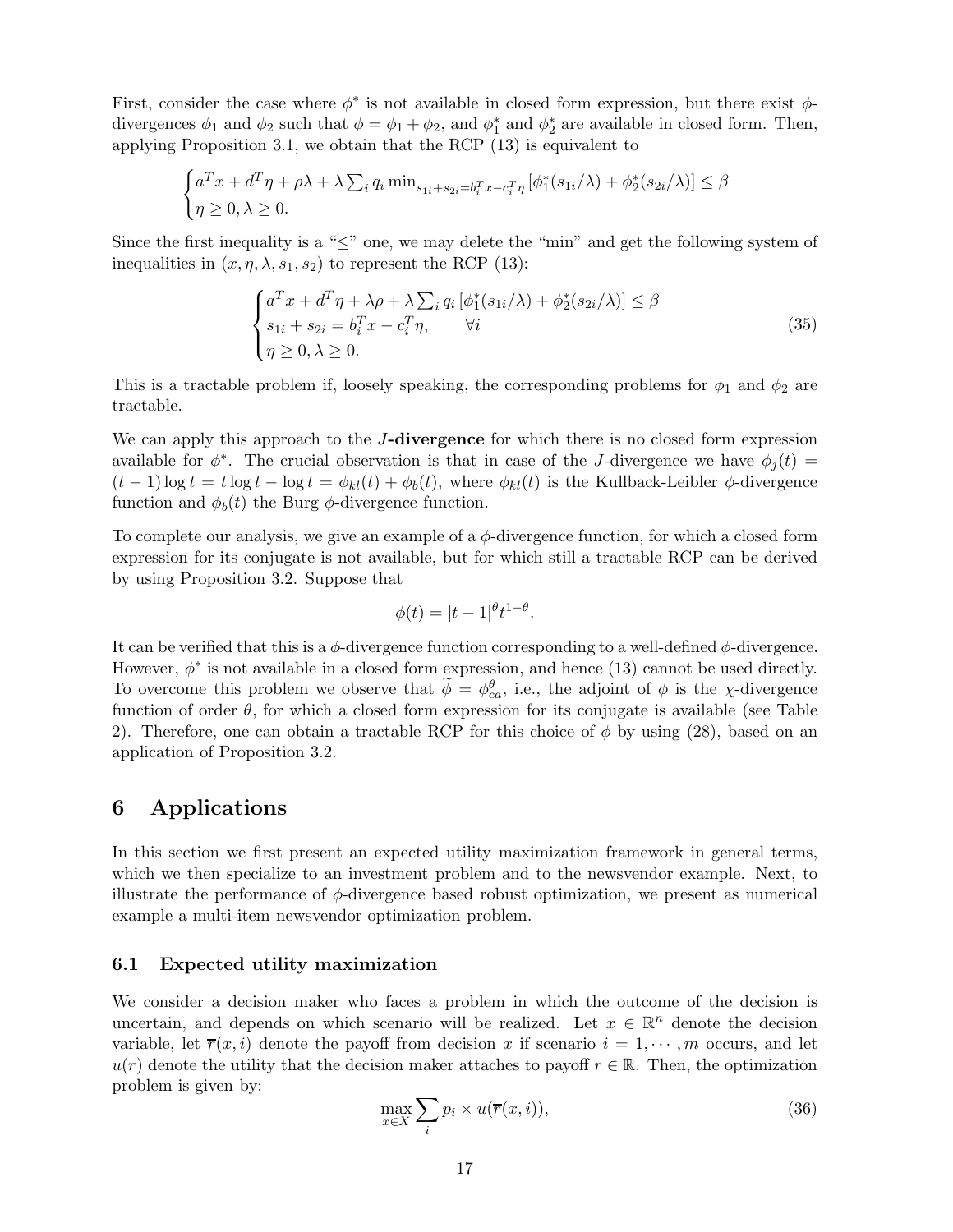where  $X \subset \mathbb{R}^n$  denotes the feasible region for the decision variable x, and where  $p_i$  is the probability of scenario *i* to occur. In case the probability vector  $p = (p_1, \dots, p_m)^T$  is not known, the robust counterpart problem is:<sup>6</sup>

$$
\max_{x \in X} \min_{p \in U} \sum_{i} p_i \times u(\overline{r}(x, i)),\tag{37}
$$

or, equivalently,

max 
$$
z
$$
  
s.t. 
$$
\sum_{i} p_i \times u(\overline{r}(x, i)) \geq z, \quad p \in U
$$

$$
x \in X.
$$

**Corollary 6.1** The RCP  $(37)$  with uncertainty region as given in Corollary 4.2 is equivalent to:

$$
\max_{x \in X, \lambda \ge 0, \eta} \left\{ -\eta - \rho \lambda - \lambda \sum_{i} q_i \phi^* \left( \frac{-u(\overline{r}(x, i)) - \eta}{\lambda} \right) \right\}.
$$
 (38)

**Proof:** The proof follows from combining Corollaries 4.2 and 4.3, with  $a = 0$ ,  $B = I^{m \times m}$ , and  $f_i(x) = u(\overline{r}(x, i)).$ 

Optimization problem (38) is a concave optimization problem if  $u(\overline{r}(x, i))$  is concave in x for all  $i$  and the feasible set  $X$  is convex.

## 6.2 Investment example

As a special case we consider an investment problem. Let  $R_i \in \mathbb{R}^n$  be an *n*-dimensional vector of gross returns in case of scenario i. Investors can choose portfolios represented by a vector of weights x belonging to the set  $X \equiv \{x \in \mathbb{R}^n \mid x^T e = 1\}$ . If scenario i occurs, the portfolio with weights x yields as gross return  $\overline{r}(x,i) = x^T R_i$ . Let  $R_i = (R_{1i}, \widetilde{R}_i^T)$  $\int_0^T$ , with  $\widetilde{R}_i$  the  $(n-1)$ -dimensional subvector of  $R_i$ , containing the gross returns of assets 2 to n. Similarly, let  $x = (x_1, \tilde{x}^T)^T$  and  $e = (1, \tilde{e}^T)^T$ . Then optimization problem (36) becomes

$$
\max_{\widetilde{x}} \sum_{i} p_i \times u \left( R_{1i} + \widetilde{x}^T \widetilde{R}^e \right),\tag{39}
$$

with  $\widetilde{R}^e = \widetilde{R} - R_{1i}\widetilde{e}$ . Similarly, the RCP becomes (37), with  $\overline{r}(x, i) = R_{1i} + \widetilde{x}^T \widetilde{R}^e$  and U as given in Corollary 4.2. We shall assume that  $u$  is differentiable and that its derivative satisfies  $u'(\cdot) > 0.$ 

The first order optimality conditions for problem (39) are given by

$$
\sum_{i} p_i \times u' \left( R_{1i} + \widetilde{x}^T \widetilde{R}_i^e \right) \times \left( R_{ji} - R_{1i} \right) = 0, \quad j = 2, \cdots, n. \tag{40}
$$

 ${}^{6}$ See [25] for an axiomatization of this utility.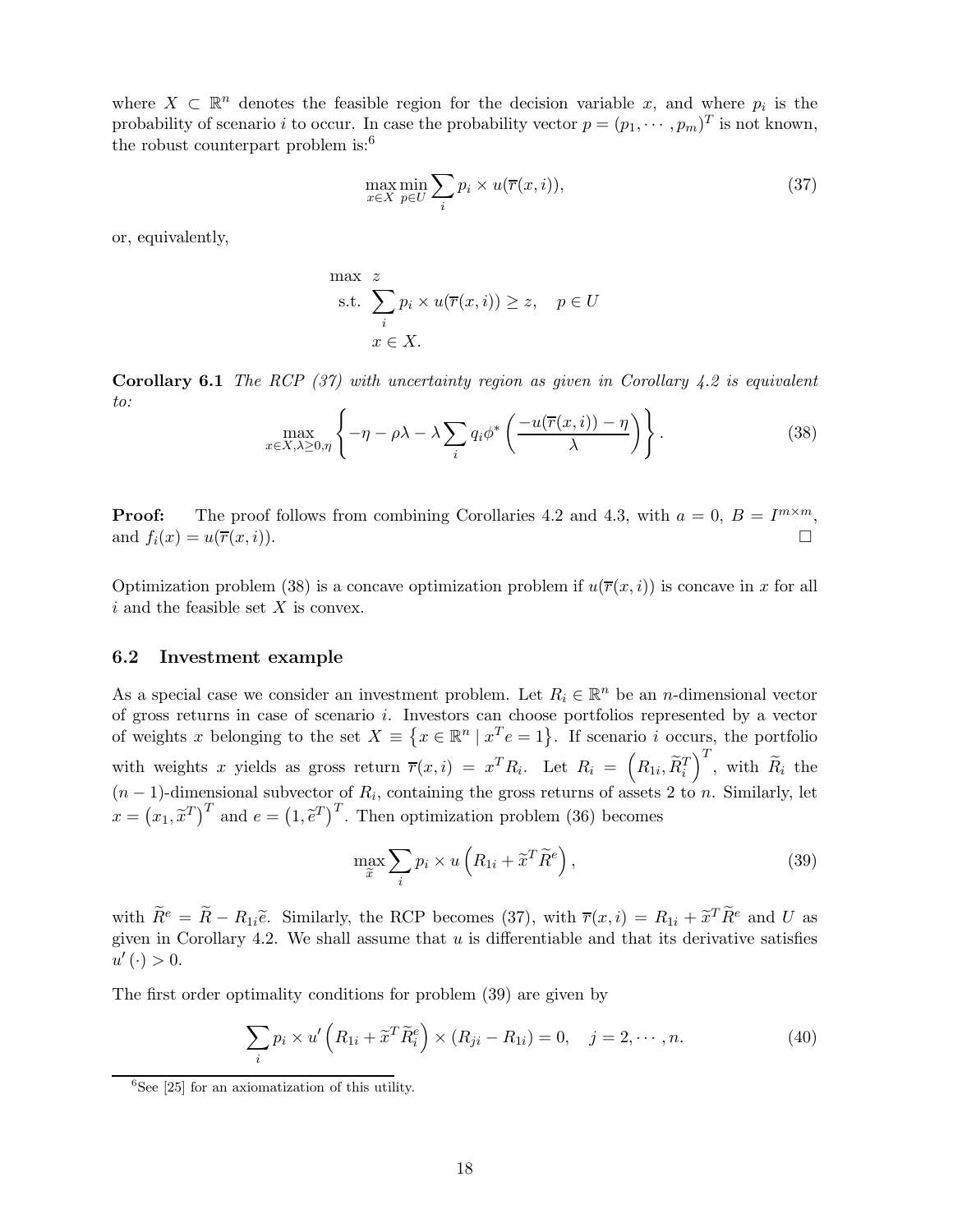This equation is a special case of the "basic equation of asset pricing," see  $[12]$ , p. 1517.<sup>7</sup> It is an equilibrium condition, stating that the weighted average of the excess return of any asset  $j$  in excess of a reference asset (in our case asset 1) equals zero. The positive random variable realizing these weights  $u' (R_{1i} + \tilde{x}^T \tilde{R}_i^e)$  is a so-called Stochastic Discount Factor (SDF). Without risk, the SDF would be constant, and the equilibrium condition (40) becomes the condition that all (nonrandom) returns are equal. As its name suggests, the "basic equation of asset pricing" is heavily used in finance, particularly in equilibrium pricing. But also when estimating and testing a particular asset pricing model, one typically makes use of the implied SDF.

A natural question is whether the first order conditions of the RCP (37) or its equivalence (38) are also a special case of the "basic equation of asset pricing." To obtain the first order conditions of the RCP, we shall assume that  $\phi^*$  is differentiable, with  $(\phi^*)'(\cdot) > 0$ ,<sup>8</sup> and we shall assume that  $\lambda > 0$ . Then we find as first order conditions

$$
(\text{w.r.t. } \eta: ) - 1 + \sum_{i} \widetilde{q}_{i} = 0
$$
  

$$
(\text{w.r.t. } \lambda: ) - \rho - \sum_{i} q_{i} \times \phi^{*} \left( \frac{-u \left( R_{1i} + \widetilde{x}^{T} \widetilde{R}_{i}^{e} \right) - \eta}{\lambda} \right)
$$

$$
- \frac{1}{\lambda} \sum_{i} \widetilde{q}_{i} \times \left( R_{1i} + \widetilde{x}^{T} \widetilde{R}_{i}^{e} + \eta \right) = 0
$$
  

$$
(\text{w.r.t. } \widetilde{x}: ) \sum_{i} \widetilde{q}_{i} \times u' \left( R_{1i} + \widetilde{x}^{T} \widetilde{R}_{i}^{e} \right) \times \left( R_{ji} - R_{1i} \right) = 0, \quad j = 2, \cdots, n,
$$

where

$$
\widetilde{q}_i \equiv q_i \times (\phi^*)' \left( \frac{-u\left(R_{1i} + \widetilde{x}^T \widetilde{R}_i^e\right) - \eta}{\lambda}\right), \quad i = 1, \cdots, m.
$$

If we combine the first order conditions with respect to  $\eta$  and  $\tilde{x}$ , we see that we have to solve the same system of equations as in case of (40). The difference is that the probabilities  $p_i$  are replaced by  $\tilde{q}_i$ ,  $i = 1, \dots, m$ . To become a special case of the "basic equation of asset pricing," we consider the equations as expectations with respect to  $q_{i,N}$ , the empirical counterparts of  $p_i$ . We then find as  ${\rm SDF^{10}}$ 

$$
(\phi^*)'\left(\frac{-u\left(R_{1i}+\widetilde{x}^T\widetilde{R}_i^e\right)-\eta}{\lambda}\right)\times u'\left(R_{1i}+\widetilde{x}^T\widetilde{R}_i^e\right).
$$

<sup>9</sup>Moreover, the expectation of the optimal RCP portfolio return with respect to these probabilities  $\tilde{q}_i$  has to equal the maximum value of the objective function (38). This latter requirement follows from a reformulation of the first order conditions with respect to  $\lambda$ :

$$
\sum_{i} \widetilde{q}_{i} \left( R_{1i} + \widetilde{x}^{T} \widetilde{R}_{i}^{e} \right) = -\eta - \rho \lambda - \lambda \sum_{i} q_{i} \phi^{*} \left( \frac{-u \left( R_{1i} + \widetilde{x}^{T} \widetilde{R}_{i}^{e} \right) - \eta}{\lambda} \right).
$$

<sup>10</sup>Again up to normalization, see footnote 7. Moreover, this SDF is the relevant one from an empirical point of view in case  $q = q_N$ , which is consistent for the true probability vector.

<sup>&</sup>lt;sup>7</sup>We assume rational expectations, i.e., the probabilities  $p_i$  represent the "true" probabilities. The derived SDF is up to normalization, since equation (40) is in terms of excess returns.

<sup>&</sup>lt;sup>8</sup>It follows from the assumptions that dom $\phi = \mathbb{R}^+$ , and hence  $(\phi^*)'(\cdot) \geq 0$ . However, from Table 2 we see that for some choices of  $\phi$ , like the modified  $\chi^2$ -distance or the variation distance,  $(\phi^*)'(\cdot)$  may be zero. Such choices of  $\phi$  are excluded in the sequel, as they do not result in a strictly positive SDF, required in the "basic equation" of asset pricing."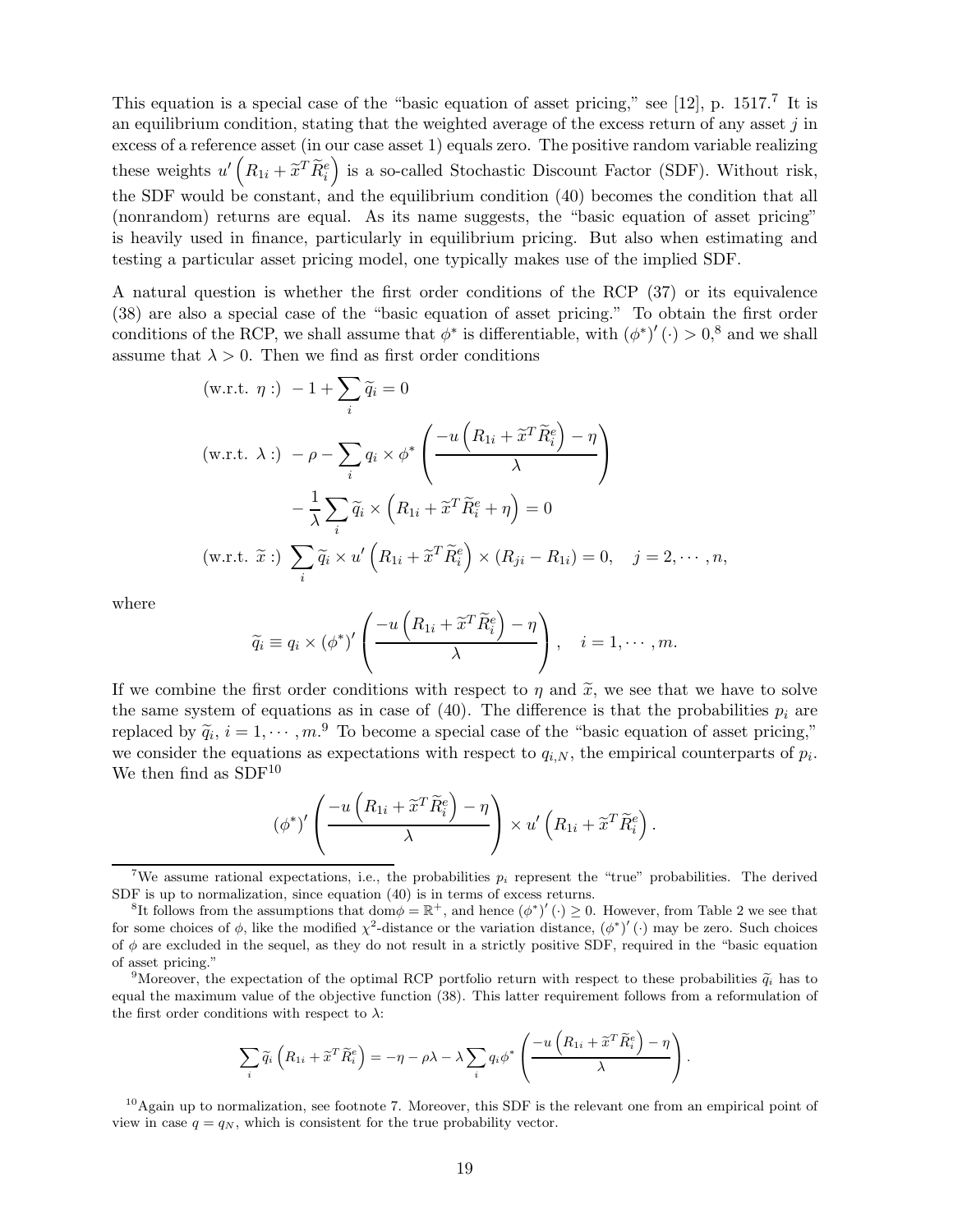Thus, our reformulation (38), specialized to the investment problem, allows a straightforward way to retrieve the SDF in case of the robust optimization problem. This makes reformulation (38) also relevant from the point of view of equilibrium pricing and empirical finance.

A special case is obtained when  $u(r) = r$ . Then the RCP can be reformulated as

$$
\min_{\widetilde{x}} \max_{p \in U} \sum_{i} p_i \times \left(-\left(R_{1i} + \widetilde{x}^T \widetilde{R}^e\right)\right).
$$

The inner maximization represents a coherent risk measure (see [1]). Thus, in this special case of the RCP the portfolio weights are determined by minimizing a coherent risk measure. The paper [33] provides an application.

#### 6.3 Newsvendor example

In this subsection, we consider as application of utility maximization the single-item **newsven**dor problem. The newsvendor's problem is how many units of a product (item) to order, taking into account that the demand for the product is stochastic. Due to uncertainty, the newsvendor can face both unsold items or unmet demand. The unsold items will return a loss because their salvage value is lower than the purchase price. In the case of unmet demand the newsvendor incurs a cost of lost sales, which may include a penalty for the lost customer goodwill.

Let  $u(r)$  denote the newsvendor's utility from net profit  $r \in \mathbb{R}$ . His objective is to choose the order quantity  $x = Q$  in order to maximize the expected utility (36) of his net profit

$$
\overline{r}(Q, i) = v \min(d_i, Q) + s (Q - d_i)^{+} - l (d_i - Q)^{+} - cQ,
$$

where  $d_i \geq 0$  is the uncertain demand in scenario i, v is the unit selling price, s is the salvage value per unsold item,  $l$  is the shortage cost per unit of unsatisfied demand, and  $c$  is the purchasing price per unit. A standard assumption for this problem is  $v + l \geq r$ .

In case the probability distribution of the demand is unknown, the RCP is given by:

$$
\max_{Q} \min_{p \in U} \left\{ \sum_{i} p_i \times u \left( v \min(d_i, Q) + s(Q - d_i)^+ - l(d_i - Q)^+ - cQ \right) \right\}.
$$

It follows immediately from Corollary 6.1 that with a  $\phi$ -divergence uncertainty region U as given by Corollary 4.2 this problem is equivalent to:

$$
\min_{Q,\lambda\geq 0,\eta}\left\{\eta+\rho\lambda+\lambda\sum_i q_{i,N}\phi^*\left(\frac{-u(v\min(d_i,Q)+s(Q-d_i)^+-l(d_i-Q)^+-cQ)-\eta}{\lambda}\right)\right\}.
$$

With a concave utility function  $u(\cdot)$ , the assumption  $v + l \geq s$  ensures that

$$
-u(v\min(d_i, Q) + s(Q - d_i)^{+} - l(d_i - Q)^{+} - cQ)
$$

is convex in  $Q$  for all  $i$ .

Several papers study risk aversion in the newsvendor model by using as objective function expected utility  $([18])$ , mean-variance  $([13])$ , or conditional value-at risk  $([14])$ . Still, all these papers assume that the entire demand distribution is known. Our approach can be used to add risk aversion with respect to the unknown demand distribution in cases where only some historical data is given.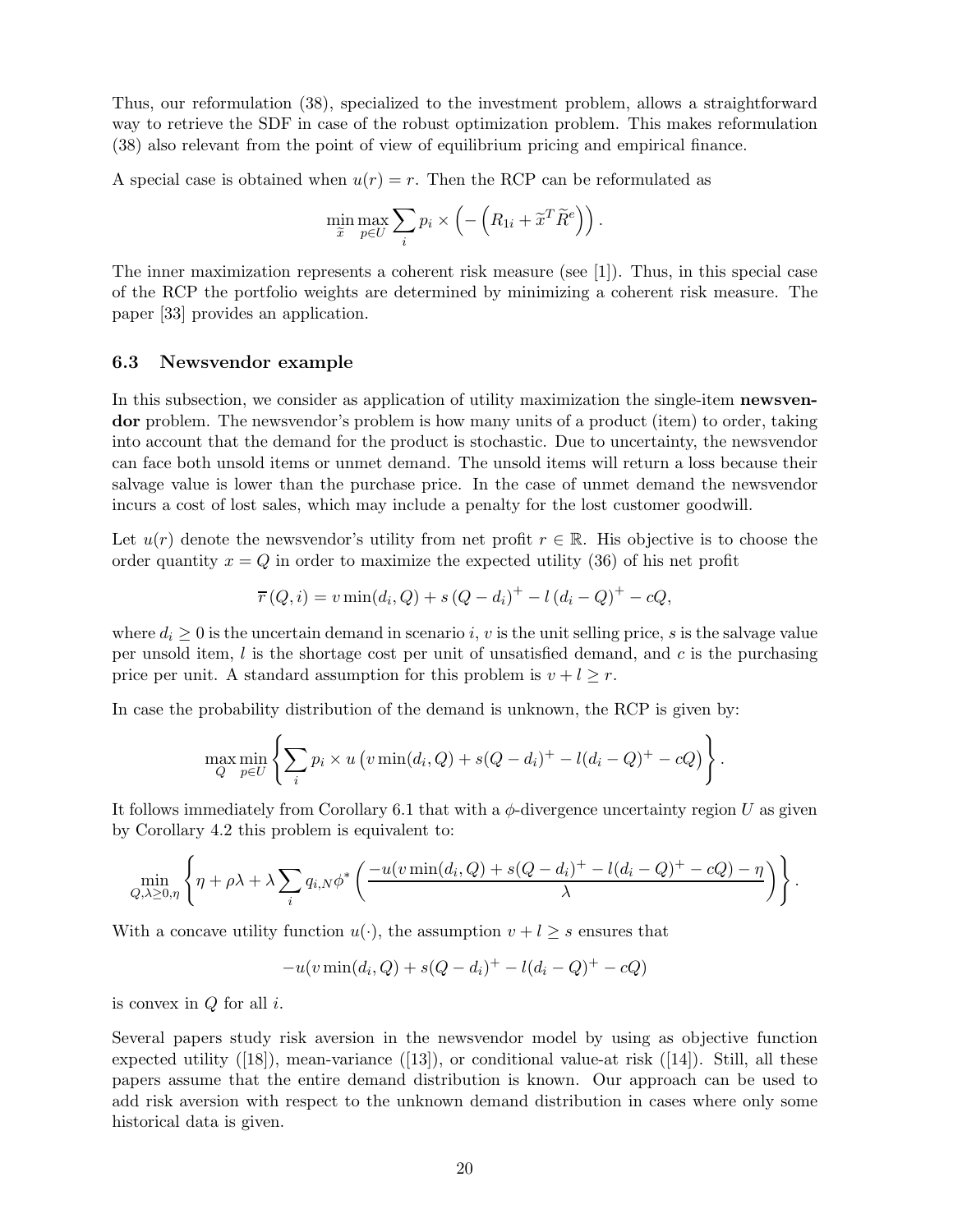| Item<br>$\left( \iint$             |       | 2     |       |       | b.    | 6     |       |       | 9     | 10    | 11    | 12    |
|------------------------------------|-------|-------|-------|-------|-------|-------|-------|-------|-------|-------|-------|-------|
| $\epsilon$                         | 4     |       |       |       |       | 6     |       | ۰,    |       |       |       |       |
| $\boldsymbol{v}$                   | 6     |       |       | 5.    |       | 8     | 6     |       | 9     | 6.5   |       |       |
| S                                  | 2     | 2.5   | 1.5   | 1.5   | 2.5   | 2     | 2.5   | 1.5   |       |       | 1.5   |       |
|                                    | 4     | 3     | 5.    | 4     | 3.5   | 4.5   | 3.5   |       | 5.    | 3.5   | 3     | 5     |
| $q_{1,N}^{(j)}$<br>$q_{2,N}^{(j)}$ | 0.375 | 0.250 | 0.375 | 0.127 | 0.958 | 0.158 | 0.485 | 0.142 | 0.679 | 0.392 | 0.171 | 0.046 |
|                                    | 0.375 | 0.250 | 0.250 | 0.786 | 0.007 | 0.813 | 0.472 | 0.658 | 0.079 | 0.351 | 0.484 | 0.231 |
| $q_{3,N}^{(j)}$                    | 0.250 | 0.500 | 0.375 | 0.087 | 0.035 | 0.029 | 0.043 | 0.200 | 0.242 | 0.257 | 0.345 | 0.723 |

Table 5: Parameter values for the multi-item newsvendor example.

Remark. Our approach can also be applied to regret approaches for the newsvendor model. Perakis and Roels [34] study regret in newsvendor models in which only partial information is given, for example, mean, variance, symmetry, or unimodality. Our result here can be used to minimize robustly the regret when only some historical demand data is available.

## 6.4 Numerical illustration: multi-item newsvendor example

As numerical illustration, we consider a multi-item newsvendor problem (see, for example, [21], [37]). This problem deals with optimizing the inventory of several items which can only be sold in one period. Due to the uncertain demand, this newsvendor can face both unsold items or unmet demand. As in the single-item case, the unsold items will return a loss, and unmet demand generates a cost of lost sales. For each item j, we define the purchase cost  $c_j$ , the selling price  $v_j$ , the salvage value of unsold items  $s_j$ , and the cost of lost sales  $l_j$ . Furthermore, we denote  $\gamma$  for the budget that is available for the purchase of the items.

We assume that demand for item j is a random variable that can take on  $m$  values, denoted as  $d_i$ ,  $i = 1, \dots, m$  (i.e., for simplicity, the same possible outcomes for all items j). We denote  $p_i^{(j)}$ i for the unknown probability that the demand for item  $j$  equals  $d_i$ , and we let the uncertainty region for  $p^{(j)} = (p_1^{(j)})$  $\binom{(j)}{1}, \cdots, \binom{(j)}{m}$  be given by:

$$
U^{(j)} := \left\{ p^{(j)} \in \mathbb{R}^m \mid p^{(j)} \ge 0, \ (p^{(j)})^T e = 1, \ I_{\phi} \left( p^{(j)}, q_N^{(j)} \right) \le \rho \right\},\tag{41}
$$

where  $q_N^{(j)}$  $_N^{(j)}$  represents the sample-based estimated probability distribution for item j.

Denote by  $Q_j$  the order quantity for item j. We consider two types of multi-item newsvendor problems. The first is to maximize the sum of the profits:

$$
\max_{Q} \sum_{j} \sum_{i} p_i^{(j)} \overline{r}_j(Q_j, i),
$$

and the second is to maximize the minimal profit:

$$
\max_{Q} \min_{j} \sum_{i} p_i^{(j)} \overline{r}_j(Q_j, i).
$$

The robust versions of these problems can be stated as:

$$
\max ||z||
$$
\n
$$
\text{s.t. } -c_j Q_j + \sum_i p_i^{(j)} f_{i,j}(Q_j) \ge z_j, \quad \forall j, \forall p^{(j)} \in U^{(j)}
$$
\n
$$
\sum_j c_j Q_j \le \gamma,
$$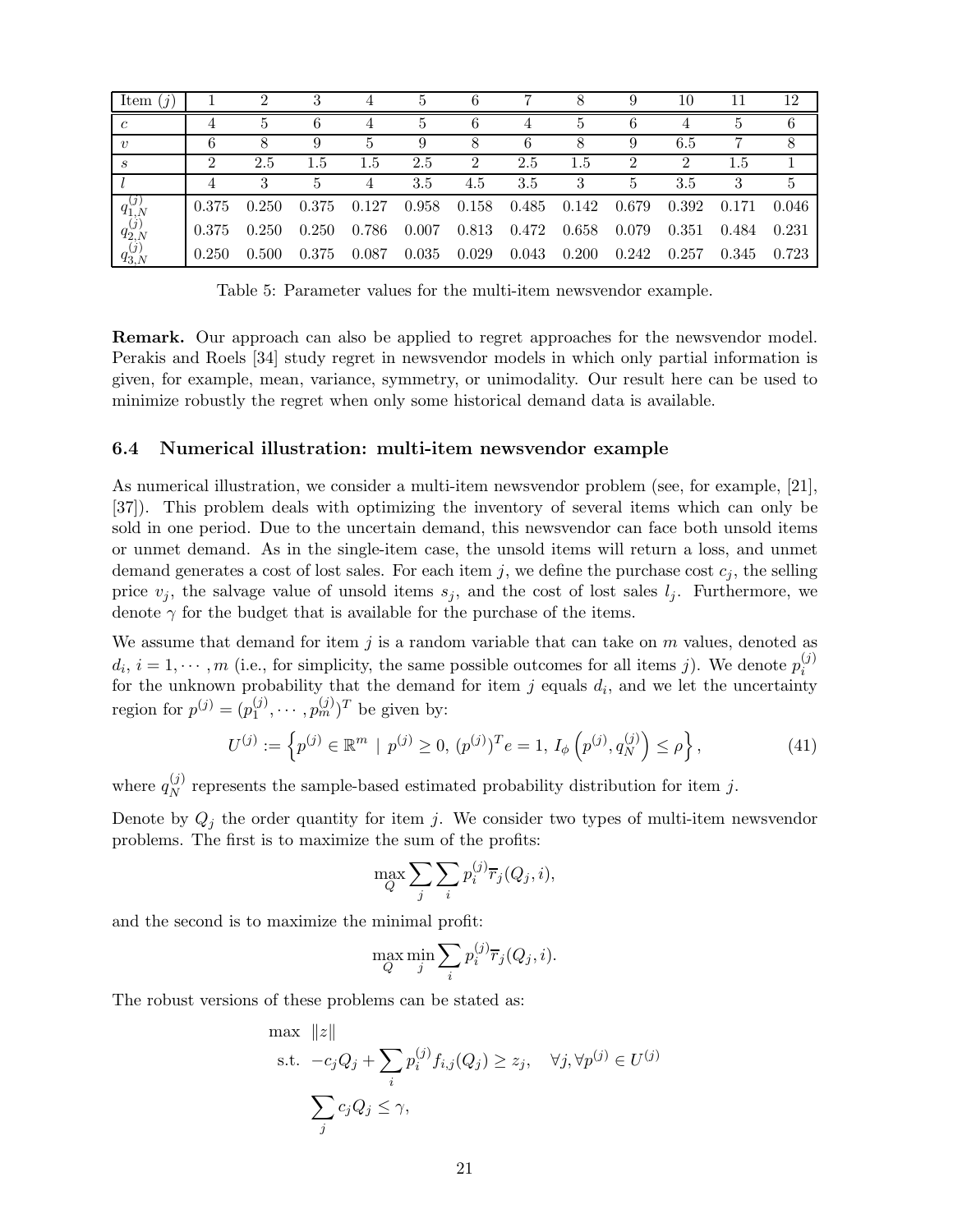for the case where the norm in the objective is either the 1-norm, or the  $\infty$ -norm, respectively, and with

$$
f_{i,j}(Q_j) = v_j \min\{d_i, Q_j\} + s_j \max\{0, Q_j - d_i\} - l_j \max\{0, d_i - Q_j\}.
$$

It follows from (18) that this problem can be reformulated as:

$$
\max ||z||
$$
\n
$$
\text{s.t. } -c_j Q_j - \eta_j - \lambda_j \rho - \lambda_j \sum_i q_{i,N}^{(j)} \phi^* \left( \frac{-f_{i,j}(Q_j) - \eta_j}{\lambda_j} \right) \ge z_j, \quad \forall j
$$
\n
$$
\sum_j c_j Q_j \le \gamma
$$
\n
$$
\lambda \ge 0.
$$

Our numerical results apply to the case with  $n = 12$  different items, and  $m = 3$  scenarios for the demand for each item: low demand (4), medium demand (8), and high demand (10), denoted as  $d_1 = 4$ ,  $d_2 = 8$ , and  $d_3 = 10$ , respectively. The parameter values of the revenue functions, as well as the values of  $q_{i,N}^{(j)}$ , are as given in Table 6.4. Furthermore, the budget is set at  $\gamma = 1000$ .

We solve the RCP for the Burg-divergence (or the Kullback-Leibler-divergence in terms of  $\phi$ ) and for the Cressie and Read  $\phi$ -divergence function with  $\theta = 0.5$ . For both  $\phi$ -divergence functions, we consider the case where  $\rho = \rho^a$  is the test statistic (5) and the case where  $\rho = \rho^c$  is the corrected test statistic (9). In each case, the confidence level is set at  $\alpha = 0.05$ , and we determine the robust optimal solutions for different sample sizes  $N = 10, 20, \ldots, 1000$ .

Using the solutions of the RCP problems and the solution of the non-robust problem (i.e., assuming that  $q_N$  is the true probability vector), we make several comparisons. First, we compare the performance of the robust versus the non-robust solutions for the different values of the sample size N (which in turn yields different values for  $\rho_{\phi}^a$  and  $\rho_{\phi}^c$ ). Second, we compare the results of the two  $\phi$ -divergence measures. Third, for each  $\phi$ -divergence measure, we look at the effect of using the corrected test-statistic instead of the approximate test-statistic, i.e., using  $\rho = \rho_{\phi}^{c}$  instead of  $\rho = \rho_{\phi}^{a}$ .

To make comparisons, we proceed as follows. First, we sample  $10,000$  hypothetically true  $p$ vectors. Next, for each sampled probability vector  $p$ , we calculate the value of the objective function for the non-robust as well as for the robust optimal solutions. We then compare the performance of the different solutions by determining the mean and the range (i.e., the minimum and the maximum value) of the objective values corresponding to the sampled p-vectors.

The p-vectors are sampled such that approximately 95 percent of the sample satisfies  $I_{\phi_{mc}}(p,q_N) \leq$  $\overline{\rho} := \rho_{\phi_{mc}}^a$ , where  $\phi_{mc}$  denotes the modified  $\chi^2$ -divergence. Specifically, we sample  $p_i$ , for  $i = 1, \ldots, m-1$ , from a normal distribution  $N(q_{i,N}, \sigma_i)$ , and set  $p_m = 1 - \sum_{i=1}^{m-1} p_i$ . If this sampling returns a probability vector (i.e.,  $p_i \geq 0$  for  $i = 1, \dots, m$ ) we accept the vector. Otherwise, we repeat the sampling until a valid p-vector is found. To satisfy  $I_{\phi_{mc}}(p,q_N) \leq \overline{\rho}$  for approximately 95 percent of the sampled p-vectors, we determine the value of  $\sigma_i$  of the normal distribution as follows. We know that the condition  $I_{\phi_{mc}}(p,q_N) \leq \overline{\rho}$  is satisfied if (but not only if) the following holds:

$$
\frac{(p_i-q_{i,N})^2}{q_{i,N}} \leq \frac{\overline{\rho}}{m} \Leftrightarrow q_{i,N}-\sqrt{\frac{\overline{\rho}}{m}}q_{i,N} \leq p_i \leq q_{i,N}+\sqrt{\frac{\overline{\rho}}{m}}q_{i,N}.
$$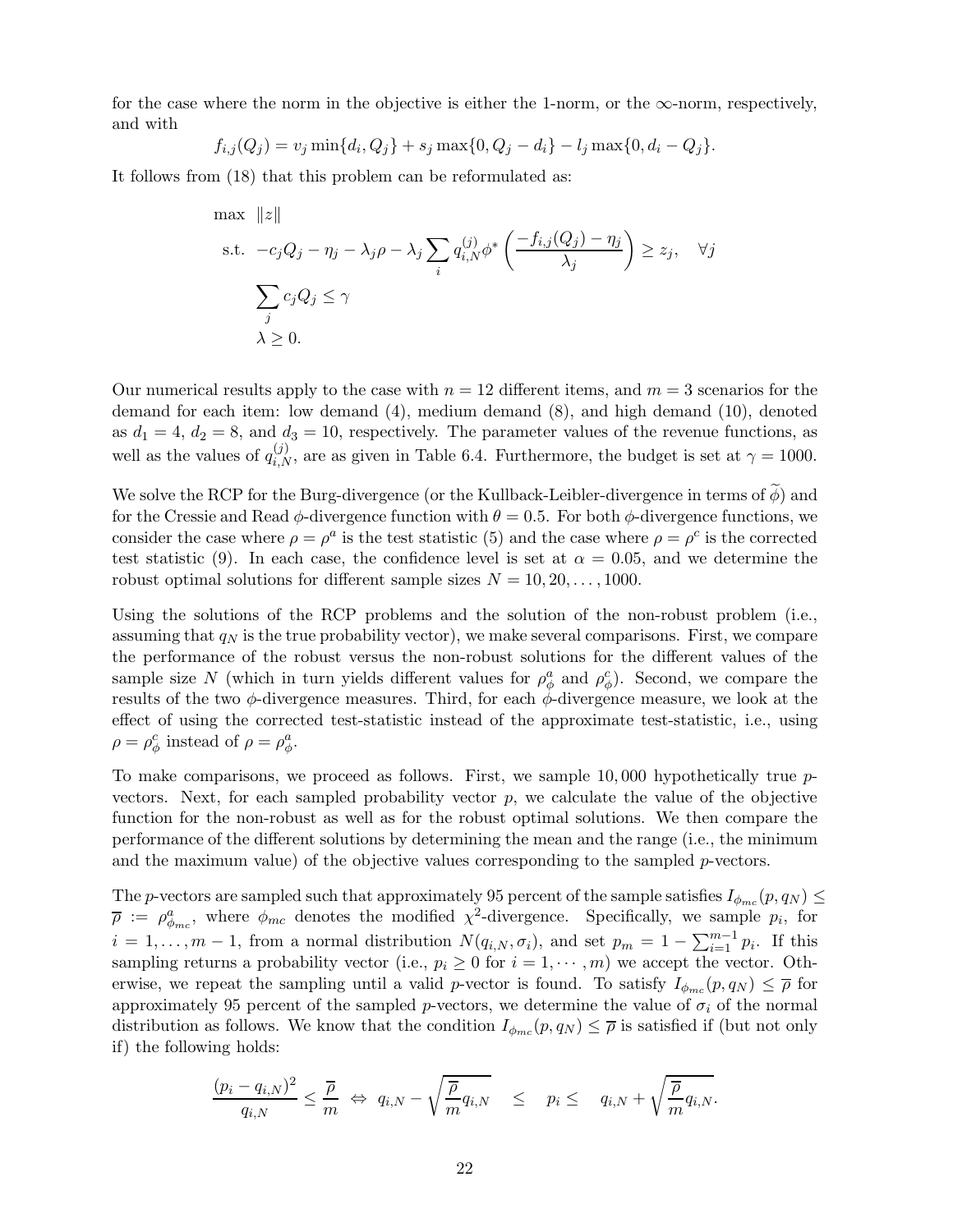For the normal distribution about 95 percent of the values are within two standard deviations from the mean. Therefore, we take  $\sigma_i = \frac{1}{2}$ 2  $\sqrt{\frac{\overline{\rho}}{m}q_{i,N}}$ . Because  $\overline{\rho}$  can be relatively large for small values of N and to avoid too many invalid samples, we put an upper bound of  $\frac{1}{2}q_{i,N}$  on  $\sigma_i$ . Figures 1 and 2 display the range and the mean of the objective values corresponding to the





Figure 1: Cressie-Read for  $\theta = 0.5$ , and  $\rho_{\phi}^{c}$ , and the 1-norm.

Figure 2: Cressie-Read for  $\theta = 0.5$ , and  $\rho_{\phi}^c$ , and the  $\infty$ -norm.

sampled p-vectors for the Cressie and Read-divergence function with  $\rho = \rho_{\phi}^c$ , for the 1-norm and the  $\infty$ -norm, respectively. The results for the Burg-divergence function are essentially similar.

Concerning the value of the objectives of the robust optimizations, there is a significant difference between using the 1-norm and the  $\infty$ -norm. For the 1-norm (Figure 1), it holds that for small values of N the mean of the objective values for the robust solution is lower than the mean of the objective values for the non-robust solution, but as  $N$  grows the two methods have practically the same mean profit. In contrast, for the  $\infty$ -norm (Figure 2), the mean of the objective values for the robust solution is higher than the mean for the non-robust solution. Moreover, the dispersion of objective values for the robust solution is significantly smaller than the range of objective values for the non-robust solution for the  $\infty$ -norm. In particular, the robust solution avoids substantial losses.

Concerning the effect of N, the effect of using  $\rho_{\phi}^c$  versus  $\rho_{\phi}^a$ , and the differences between the two  $\phi$ -divergence measures, we observe the following:

**Effect of N.** Because 95 percent of the sampled p-vectors needs to satisfy  $I_{\phi_{mc}}(p,q_N) \leq \overline{\rho}$ , and because  $\bar{\rho}$  is decreasing in N, the range of the expected returns becomes smaller as N increases. However, because 5 percent of the sampled p-vectors does not need to satisfy  $I_{\phi_{mc}}(p,q_N) \leq \overline{\rho}$ , the range does not converge to a single value.

Effect of  $\rho^c_\phi$  versus  $\rho^a_\phi$ . With regard to the differences between the robust solutions in case  $\rho^a_\phi$ is used (i.e., the uncertainty region is based on the approximate test statistic) and when  $\rho_{\phi}^c$  is used (i.e., the uncertainty region is based on the corrected test statistic), we observe that there are significant differences only for relatively small values for  $N$ . This occurs of course since the effect of the correction becomes smaller as N increases.

Comparison of different  $\phi$ -divergence measures. The different  $\phi$ -divergence measures lead to different optimal quantities, but the structure of the solutions is similar. The mean expected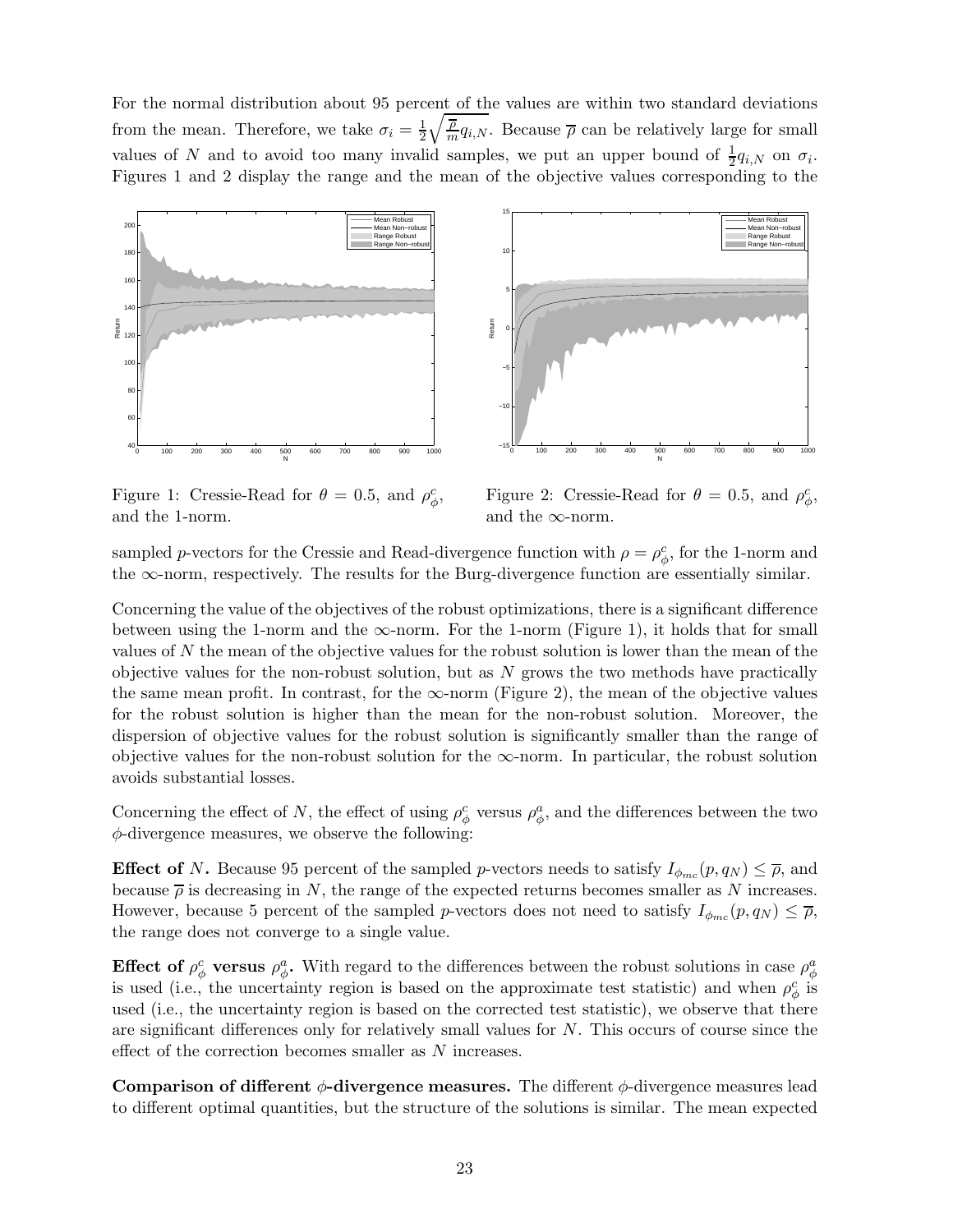utility as well as the range of the expected utilities over the sampled  $p$ -vectors is similar for the two  $\phi$ -divergence measures.

# 7 Concluding remarks

In this paper we have shown that the robust counterpart of linear and nonlinear optimization problems with uncertainty regions defined by  $\phi$ -divergence distance measures can be reformulated as tractable optimization problems. Thus, these uncertainty regions are useful alternatives to uncertainty regions considered in the existing literature, particularly so when the uncertainty is associated with probabilities. In this latter case, we have shown that uncertainty regions based on  $\phi$ -divergence test statistics have a natural interpretation in terms of statistical confidence sets. This allows for an approach that is fully data-driven.

Our approach also has other applications. For example,  $\phi$ -divergence distances can be directly used as the distance in the so-called Globalized Robust Counterpart methodology (see Chapter 3 in [5]).

Let us now mention some directions for further research. First, different choices of  $\phi$  have been proposed in the literature [32], each of them with different statistical properties. It could be interesting to study the differences in performance of optimal solutions of robust counterpart problems such as (13) for different choices of  $\phi$ .

Next, in the classical statistical literature many goodness-of-fit statistics are considered that do not belong to the  $\phi$ -divergence class. It is an interesting topic for further research to analyze whether the corresponding robust counterparts are tractable.

In terms of practical applications, it may be useful to extensively study the applicability of the proposed approach to, for example, asset liability management problems and other inventory control problems. In particular, with respect to inventory control problems it may be interesting to extend the work of Wagner [38]. In that paper the Wagner-Whitin model with backlogged demand and period-dependent costs is analyzed in settings in which the demand distribution is not known. Our analysis can most likely be used to extend the analysis to the more practical case where only some historical demand data is given.

Finally, several commonly used risk measures in finance (for example, mean-variance, expected shortfall) are nonlinear in probabilities. It is a challenging question whether the proposed approach can be extended to problems in which the unknown probability vector  $p$  appears nonlinearly. In [5] techniques are described to deal with certain types of nonlinear uncertainty, and maybe similar techniques can be used in this case.

# References

- [1] P. Artzner, F. Delbaen, J.-M. Eber, and D. Heath. Coherent Measures of Risk. Mathematical Finance, 9(3):203–228, 1999.
- [2] A. Ben-Tal, A. Ben-Israel, and M. Teboulle. Certainty Equivalents and information Measures: Duality and Extremal Principles. Journal of Mathematical Analysis and Applications, 157:211–236, 1991.
- [3] A. Ben-Tal and A. Nemirovsky. Stable Truss Topology Design via Semidefinite Programming. SIAM Journal on Optimization, 7(4):991–1016, 1997.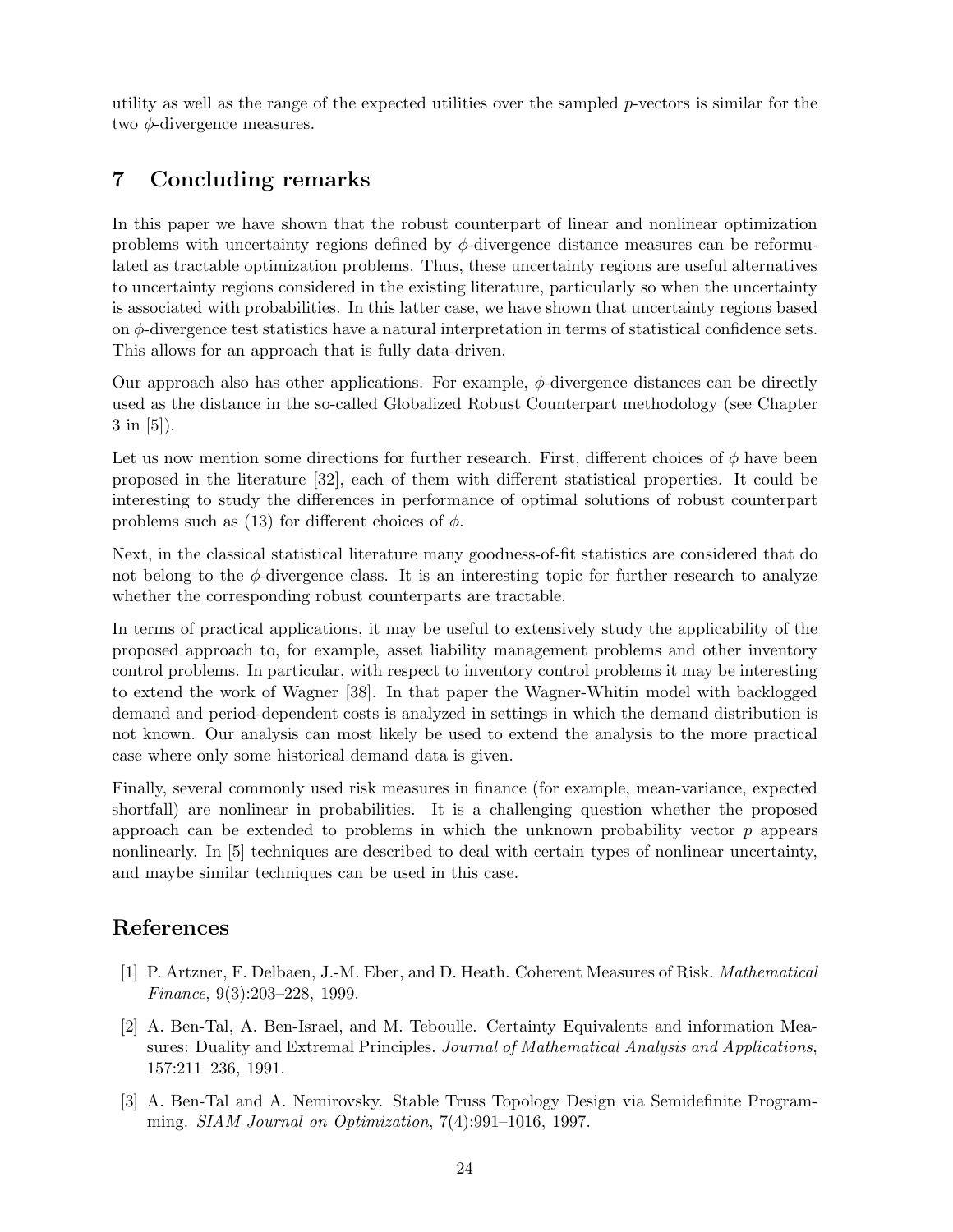- [4] A. Ben-Tal and A. Nemirovsky. Robust Convex Optimization. Mathematics of Operations Research, 23(4):769–805, 1998.
- [5] A. Ben-Tal, L. El Ghaoui, and A. Nemirovsky. Robust Optimization. Princeton Press, Princeton, 2009.
- [6] A. Ben-Tal, D. Bertsimas, and D. Brown. A Soft Robust Model for Optimizing Under ambiguity. Operations Resarch, 58(4-part-2):1220–1234, 2010.
- [7] D. Bertsimas and D. Brown. Constructing Uncertainty Sets for Robust Linear Optimization. Operations Research, 57(6):1483–1495, 2009.
- [8] D. Bertsimas, D. Brown, and C. Caramanis. Theory and Applications of Robust Optimization. Working paper, 2008.
- [9] S. Boyd and L. Vandenberghe. Convex Optimization. Cambridge University Press, Cambridge, 2004.
- [10] M. Broniatowski and A. Keziou. Parametric Estimation and Tests through Divergences and the Duality Technique. Journal of Multivariate Analysis, 100:16–36, 2009.
- [11] G.C. Calafiore. Ambiguous Risk Measures and Optimal Robust Portfolios. SIAM Journal on Optimization, 18:853–877, 2007.
- [12] J.Y. Campbell. Asset Pricing at the Millennium, Journal of Finance, 55(4):1515–1567, 2000.
- [13] Y. Chen and A. Federgruen. Mean-Variance Analysis of Basic Inventory Models. Working paper, Columbia University, New York, 2000.
- [14] Y. Chen, M. Xu, and Z.G. Zhang. A Risk-Averse Newsvendor Model under the CVar Criterion. Operations Research, 57(4):1040–1044, 2009.
- [15] N. Cressie, and T.R. Read. Multinomial Goodness-of-Fit Tests. Journal of the Royal Statistical Society, Series B, 46:440–464, 2009.
- [16] E. Delage and Y. Ye. Distributionally Robust Optimization under Moment Uncertainty with Application to Data-Driven Problems. Operations Research, forthcoming, 2010.
- [17] D. den Hertog. Interior Point Approach to Linear, Quadratic and Convex Programming. Kluwer Academic Publishers, Dordrecht, 1994.
- [18] L. Eeckhoudt, C. Gollier, and H. Schlesinger. Risk Averse (and Prudent) Newsboy. Management Science, 41(5):786–794, 2009.
- [19] L. El Ghaoui and H. Lebr et. Robust Solution to Least-Squares Problems with Uncertain Data. SIAM Journal on Matrix Analysis and Applications, 18:1035–1064, 1997.
- [20] L. El Ghaoui, F. Oustry, and H. Lebret. Robust Solutions to Uncertain Semidefinite Programs. SIAM Journal on Optimization, 9:33–52, 1998.
- [21] S.J. Erlebacher. Optimal and Heuristic Solutions for the Multi-Item Newsvendor Problem with a Single Capacity Constraint. *Production and Operations Management*, 9(3):303–318, 2000.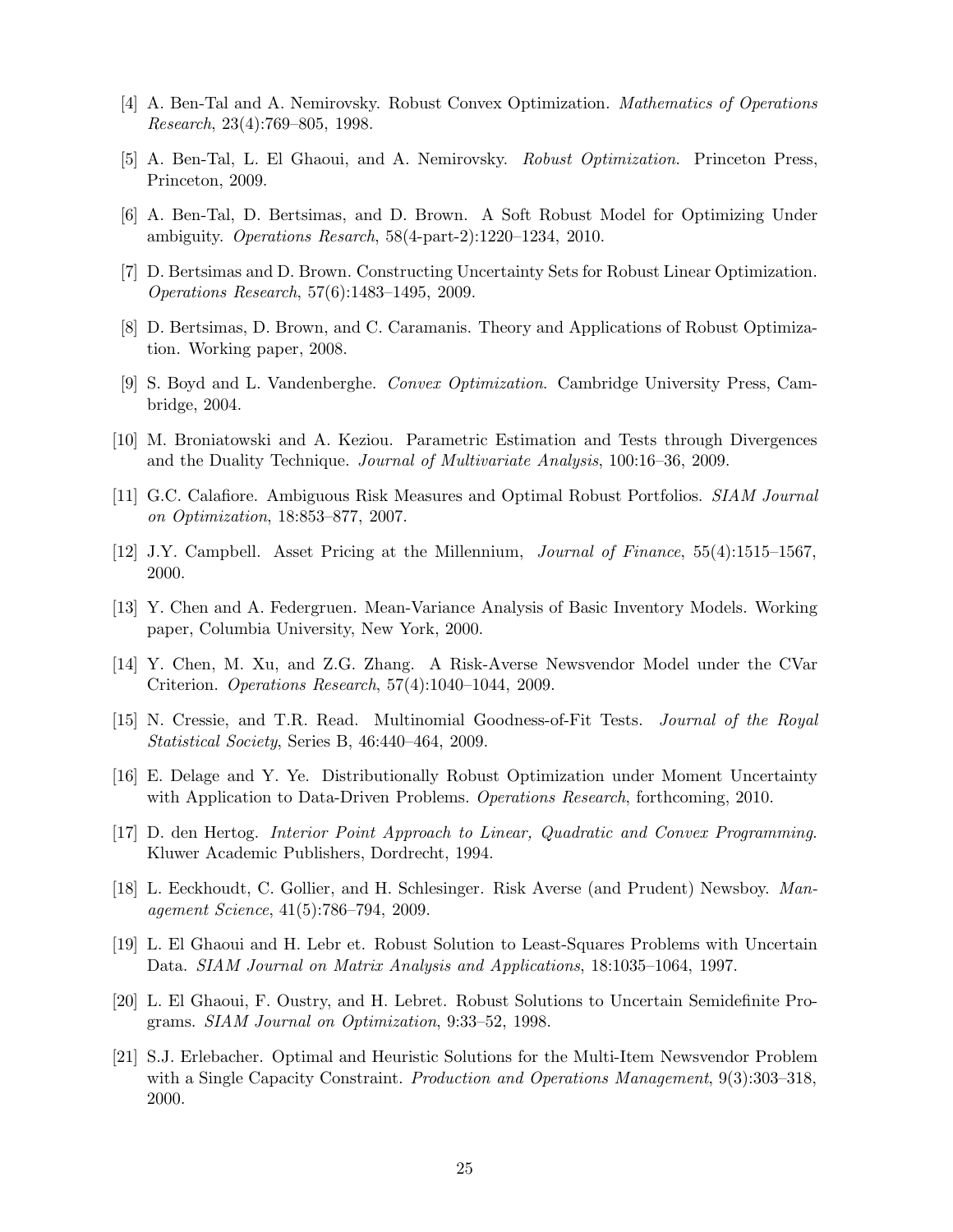- [22] F. Fabozzi, D. Huang, and G. Zhou. Robust Portfolios: Contributions from Operations Research and Finance. Annals of Operations Research, 176:191–220, 2010.
- [23] L. Garlappi, R. Uppal, and T. Wang. Portfolio Selection with Parameter and Model Uncertainty: A Multi-Prior Approach. Review of Financial Studies, 20:41–81, 2007.
- [24] D. Goldfarb and G. Iyengar. Robust Portfolio Selection Problems. Mathematics of Operations Research, 28, 1–38, 2003.
- [25] I. Gilboa and D. Schmeidler. Maxmin Expected Utility with Non-Unique Prior. Journal of Mathematical Economics, 18:141–153, 1989.
- [26] A. A. Gushchin. On an Extension of the Notion of f-divergence. Theory of Probability and its Applications, 52(3):439–455, 2008.
- [27] L. Jager and J.A. Wellner. Goodness-of-Fit Tests via phi-divergences. Annals of Statistics, 35:2018–2053, 2007.
- [28] D. Klabjan, D. Simchi-Levi, and M. Song. Robust Stochastic Lot-Sizing by means of Histograms. Working paper.
- [29] P. Kouvelis and G. Yu. Robust Discrete Optimization and its Application. Kluwer Academic Publishers, London, 1997.
- [30] F. Liese and I. Vajda. On Divergences and Information in Statistics and Information Theory. IEEE Transactions on Information Theory, 52(10):4394–4412, 2006.
- [31] Y. Nesterov and A. Nemirovsky. Interior Point Polynomial Algorithms in Convex Programming. SIAM Studies in Applied Mathematics, Philadelphia, 1993.
- [32] L. Pardo. Statistical Inference Based on Divergence Measures. Chapman & Hall/CRC, Boca Raton, 2006.
- [33] A. Pelsser. Robustness, Model Uncertainty and Pricing. Working paper, Maastricht University, 2010.
- [34] G. Perakis and G. Roels. Regret in the Newsvendor Model with Partial Information. Operations Research, 56(1):188–203, 2008.
- [35] M. Reid and R. Williamson. Information, Divergence and Risk for Binary Experiments. Working Paper, Australian National University, 2009.
- [36] R. T. Rockefeller. Convex Analysis. Princeton Press, Princeton, 1970.
- [37] I. Moon and E. A. Silver The Multi-Item Newsvendor Problem with a Budget Constraint and Fixed Ordering Costs. Journal of the Operational Research Society, 51(5):602–608, 2000.
- [38] M.R. Wagner. Fully Distribution-Free Profit Maximization: The Inventory Management Case. Mathematics of Operations Research, 35(4):728–741, 2010.
- [39] Z. Wang, P.W. Glynn, and Y. Ye Likelihood Robust Optimization for Data-Driven Newsvendor Problems. Working paper, 2009.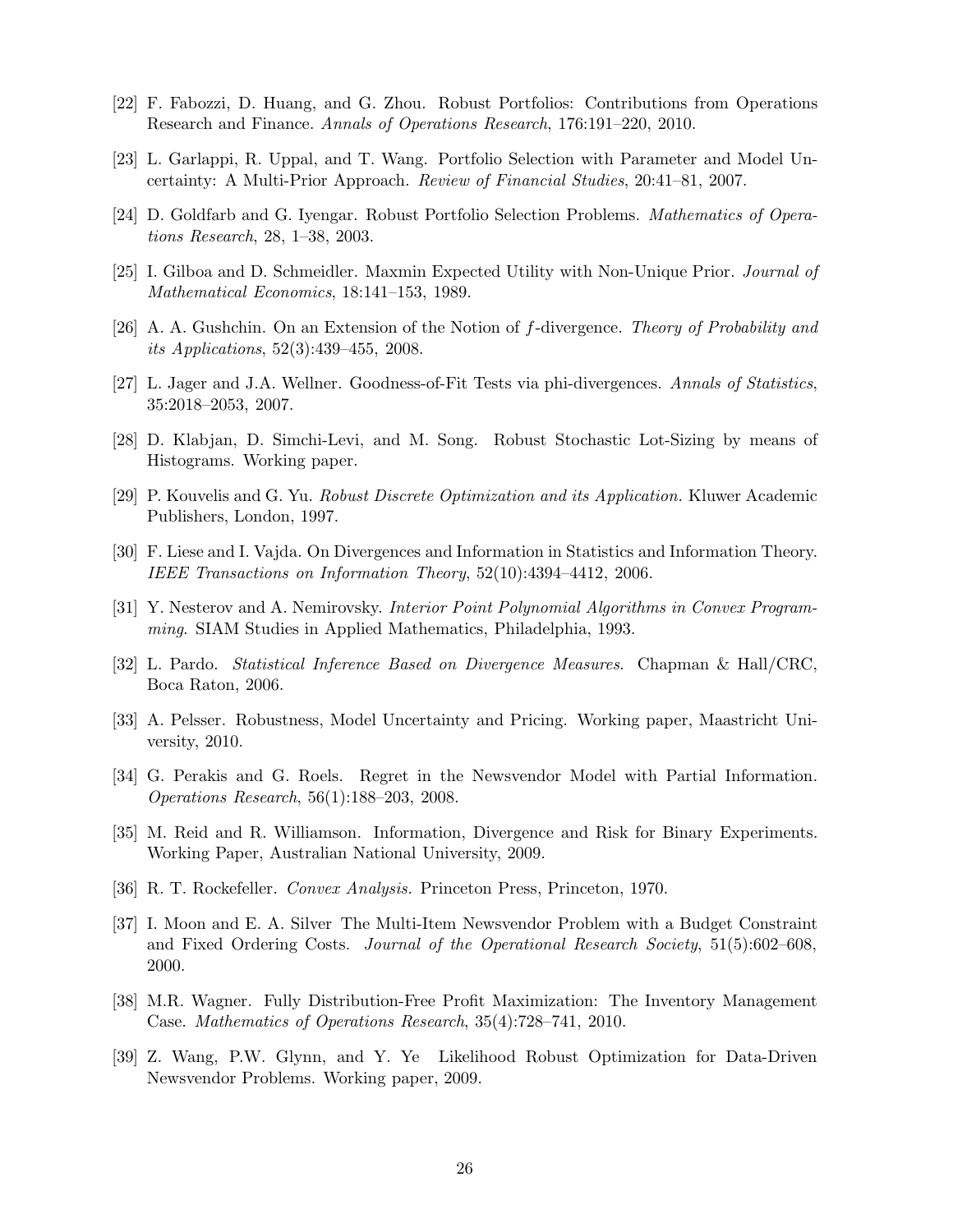# Appendix: Tractable reformulations

In this appendix we give the final tractable reformulations for (13) for different choices of  $\phi$ . The tractable reformulations for Kullback-Leibler, Burg entropy, and J-divergence are already derived in Section 5.

 $\chi^2$ -distance (CQP)

$$
\begin{cases}\na^T x + d^T \eta + \lambda \rho + 2\lambda e^T q - 2q^T y \le \beta \\
\sqrt{y_i^2 + \frac{1}{4} (b_i^T x - c_i^T \eta)^2} \le \frac{1}{2} (2\lambda - b_i^T x + c_i^T \eta), \\
b_i^T x - c_i^T \eta \le \lambda, \qquad \forall i \\
\eta \ge 0, \ \lambda \ge 0.\n\end{cases} \forall i
$$

Modified  $\chi^2$  distance (CQP)

$$
\begin{cases}\na^T x + d^T \eta + \lambda (\rho - e^T q) + \frac{1}{4} q^T y \le \beta \\
\sqrt{z_i^2 + \frac{1}{4} (\lambda - \mu_i)^2} \le \frac{1}{2} (\lambda + \mu_i), \qquad \forall i \\
z_i \ge 0, \qquad \forall i \\
z_i \ge b_i^T x - c_i^T \eta + 2\lambda, \qquad \forall i \\
\eta \ge 0, \ \lambda \ge 0.\n\end{cases}
$$

Hellinger distance (CQP)

$$
\begin{cases}\na^T x + d^T \eta + \lambda \rho - \lambda e^T q + q^T y \le \beta \\
\sqrt{\lambda^2 + \frac{1}{4} (y_i - \lambda + b_i^T x - c_i^T \eta)^2} \le \frac{1}{2} (y_i + \lambda - b_i^T x + c_i^T \eta), \qquad \forall i \\
b_i^T x - c_i^T \eta \le \lambda, \qquad \forall i \\
\eta \ge 0, \ \lambda \ge 0.\n\end{cases} \quad \forall i
$$

 $\chi$  divergence of order  $\theta$  (CQP)

$$
\begin{cases}\na^T x + d^T \eta + \lambda \rho + \sum_i q_i (b_i^T x - c_i^T \eta) + \lambda (\theta - 1) \sum_i q_i \left(\frac{z_i}{\theta \lambda}\right)^{\frac{\theta}{\theta - 1}} \le \beta \\
z_i \ge -b_i^T x + c_i^T \eta, \qquad \forall i \\
z_i \ge b_i^T x - c_i^T \eta, \qquad \forall i. \\
\eta \ge 0, \ \lambda \ge 0.\n\end{cases}
$$

Variation distance (LP)

$$
\begin{cases}\na^T x + d^T \eta + \lambda \rho + q^T y \le \beta \\
y_i \ge -\lambda, & \forall i \\
y_i \ge b_i^T x - c_i^T \eta, & \forall i \\
b_i^T x - c_i^T \eta \ge \lambda, & \forall i \\
\eta \ge 0, \lambda \ge 0.\n\end{cases}
$$